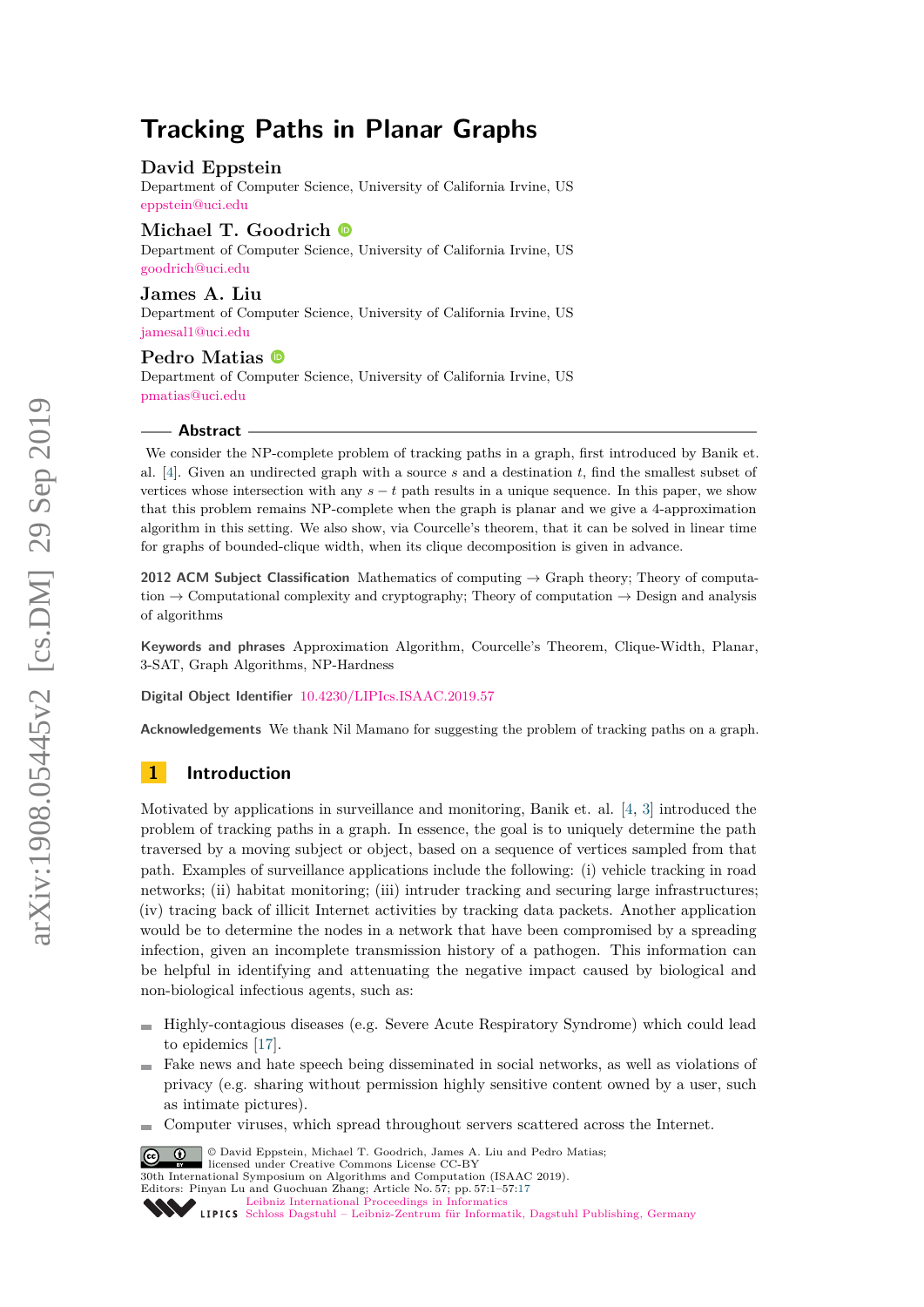#### **57:2 Tracking Paths in Planar Graphs**

Some of these applications have been studied empirically or using heuristics in [\[6,](#page-11-2) [18,](#page-12-1) [25,](#page-12-2) [28\]](#page-12-3) or, in the case of infections, [\[22,](#page-12-4) [23,](#page-12-5) [27,](#page-12-6) [1\]](#page-11-3). To the best of our knowledge, Banik et. al. were the first to approach the problem of tracking paths from a theory perspective. In this work, we extend some of their work and give new algorithms. Our main results apply to graphs that can: be embedded on the plane (of interest to surveillance in road networks and similar infrastructures) or that have bounded clique-width (mainly of theoretical interest).

**Preliminaries.** In the tracking paths problem, we are given an undirected graph  $G = (V, E)$ with no self loops or parallel edges and a source  $s \in V$  and a destination  $t \in V$ . The goal is to place trackers on a subset of the vertices in a way that enables us to reconstruct exactly the path traversed from *s* to *t*. Let  $T \subseteq V$  be a set of vertices (where we wish to place trackers) and let  $S_P^T$  be the *sequence* of vertices in  $T$  visited during the traversal of a path<sup>[1](#page-1-0)</sup> *P*. Let  $u - v$  denote a path from  $u$  to  $v$ . We say that  $T$  is a *tracking set* if every  $s - t$  path yields a unique sequence of observed vertices in *T*, that is,  $S_{P_1}^T \neq S_{P_2}^T$  for all distinct  $s - t$ paths  $P_1$  and  $P_2$ . We consider the following problem.

Planar-Tracking (*G, s, t*) **Input:** Undirected *planar* graph  $G = (V, E)$  and two vertices  $s \in V$  and  $t \in V$ . **Question:** What is the smallest tracking set for *G*?

We denote by TRACKING the problem of tracking paths when the input graph is not restricted to be planar. Due to space constraints, we defer proofs of Lemmas/Theorems marked with  $\star$  to the appendix.

**Related work.** Banik et. al. first introduced TRACKING in [\[3\]](#page-11-1), where it is shown to be NP-hard by reducing from Vertex Cover, which seems unlikely to work in the planar case. Although not immediately obvious, they also show that Tracking is in NP, by observing that every tracking set is also a *feedback vertex set*, i.e. a set of vertices whose removal yields an acyclic graph. Finally, they present a fixed-parameter tractable (FPT) algorithm (parameterized by the solution size) for the decision version of the problem, where they obtain a kernel of size  $O(k^7)$  edges.

The concept of tracking set, however, first appeared in Banik et. al. [\[4\]](#page-11-0), where they considered a variant of Tracking that only concerns shortest *s*−*t* paths, essentially modeling the input as a directed acyclic graph (DAG). Using a similar reduction from Vertex Cover, they show that this variant cannot be approximated within a factor of 1*.*3606, unless P=NP. They also give a 2-approximation for the planar version of tracking shortest paths, but they omit any hardness results for this variant.

More recently, Bilò et. al. [\[7\]](#page-11-4) generalized the version of the problem concerning shortest  $s - t$  paths, into the case of multiple source-destination pairs, for which they claim the first  $O(\sqrt{n \log n})$ -approximation algorithm for general graphs. They also study a version of this multiple source-destination pairs problem in which the set of trackers itself (excluding the order in which they are visited) is enough to distinguish between  $s - t$  shortest paths<sup>[2](#page-1-1)</sup>. In this setting, they claim a  $O(\sqrt{n})$ -approximation algorithm and they show that it is NP-hard even for cubic planar graphs. The hardness construction intrinsically relies on the multiplicity of

<span id="page-1-0"></span><sup>&</sup>lt;sup>1</sup> Some authors use the terms "path" and "walk" interchangeably, where vertices may be repeated, but in this paper, paths are required to have distinct vertices.

<span id="page-1-1"></span><sup>&</sup>lt;sup>2</sup> Notice that when tracking shortest paths only and using a single source-destination pair, these two versions of the problem are the same.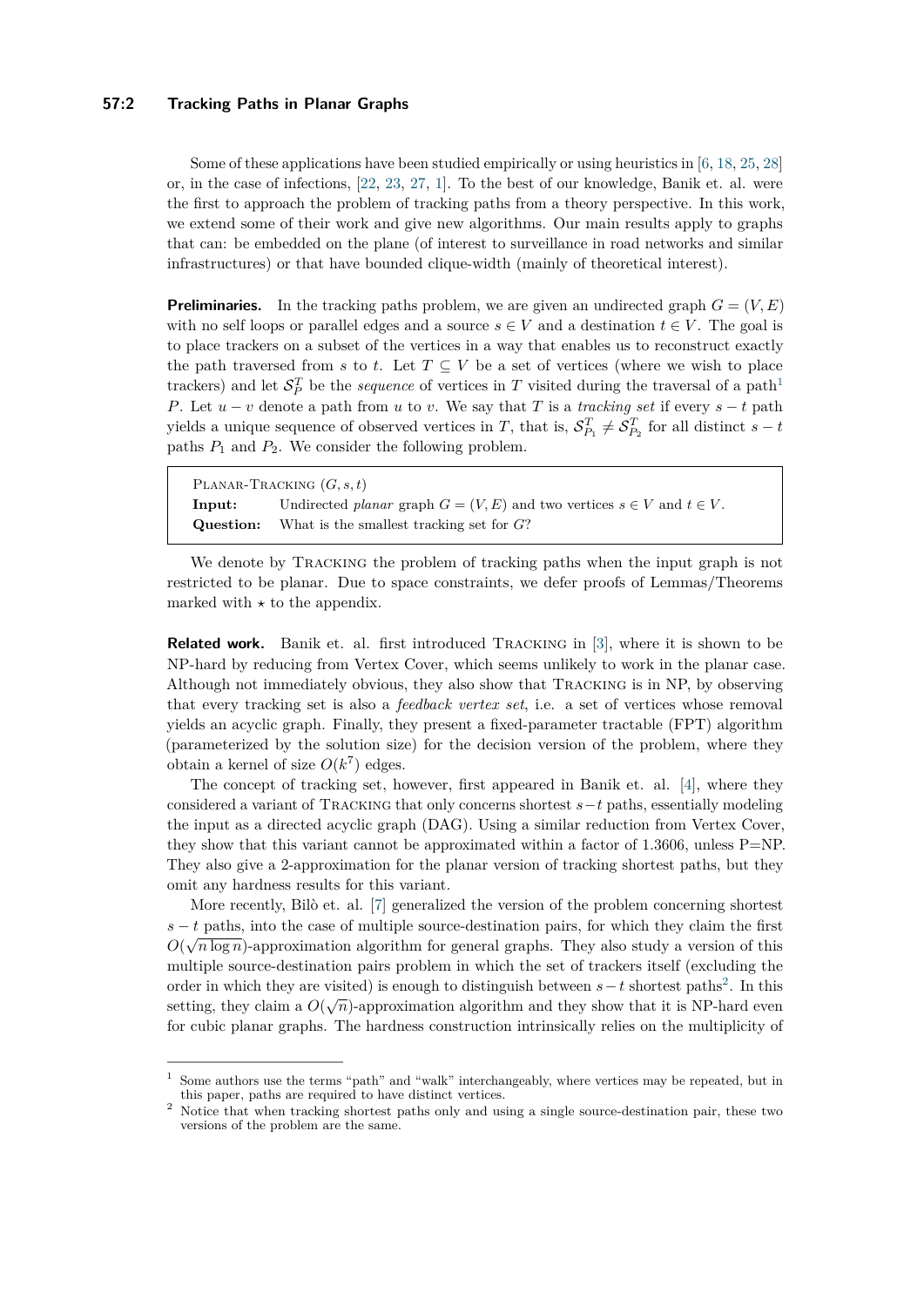

<span id="page-2-2"></span>**Figure 1** Entry-exit pair illustration, with entry vertex  $s'$  and exit vertex  $t'$ .

source-destination pairs and, therefore, cannot be adapted to the problem studied in this paper. They also give an FPT algorithm (w.r.t to the maximum number of vertices at the same distance from the source) for the problem concerning a single source-destination pair that was introduced in [\[4\]](#page-11-0).

In  $[2]$ , Banik and Choudhary generalize TRACKING into a problem on set systems<sup>[3](#page-2-0)</sup>, which are characterized by a universe (e.g. vertex set) and a family of subsets of the universe (e.g.  $s - t$  paths). They show that this generalized version of the problem is fixed-parameter tractable, by establishing a correspondence with the well known Test Cover problem.

**Our results.** In this paper, we give a 4-approximation for PLANAR-TRACKING (Section [3\)](#page-2-1) and prove that it is NP-complete (Section [4\)](#page-7-0). In addition, we show that Tracking can be solved in cubic time for graphs of bounded clique-width and linear time if the clique decomposition of bounded width is given in advance (Section [5\)](#page-9-0).

# **2 Definitions**

<span id="page-2-3"></span> $\triangleright$  **Definition 1** (Entry-exit pair). Let  $(G, s, t)$  be an instance of TRACKING. An entry-exit *pair is, with respect to some simple cycle C in*  $G = (V, E)$ *, an ordered pair*  $(s', t')$  *of vertices in C that satisfy the following conditions:*

- **1.** *There exists a path*  $s s'$  *from s to the entry vertex*  $s'$
- **2.** *There exists a path*  $t' t$  *from the exit vertex*  $t'$  *to*  $t$
- **3.** *Paths*  $s s'$  *and*  $t' t$  *are vertex-disjoint*
- **4.** Path  $s s'$  (resp.  $t' t$ ) and C share exactly one vertex:  $s'$  (resp.  $t'$ ).

Essentially, an entry-exit pair  $(s', t')$  with respect to a cycle C (see Figure [1\)](#page-2-2) represents two alternative  $s - t$  paths and, thus, requires tracking at least one of them. We say that  $(s', t')$  is *tracked with respect to C* if and only if  $C \setminus \{s', t'\}$  contains a tracker. In addition, *C* is *tracked* if and only if there is no entry-exit pair with respect to *C* that is untracked. If a cycle contains either (i) 3 trackers or (ii) *s* or *t* and 1 tracker in a non-entry/non-exit vertex, then it must be tracked. We say that these cycles are *trivially tracked*.

An alternative characterization of a tracking set, first given by Banik et al [\[3,](#page-11-1) Lemma 2], is the following.

<span id="page-2-5"></span>**► Lemma 2** ([\[3\]](#page-11-1)). For a graph  $G = (V, E)$ , a subset  $T \subseteq V$  is a tracking set if and only if *every simple cycle C in G is tracked with respect to T.*

#### <span id="page-2-1"></span>**3 Approximation algorithm**

<span id="page-2-4"></span>▶ **Theorem 3.** *There exists a 4-approximation algorithm for* PLANAR-TRACKING.

The overall idea for the approximation algorithm builds on the following two insights:

<span id="page-2-0"></span><sup>3</sup> Also called hypergraphs.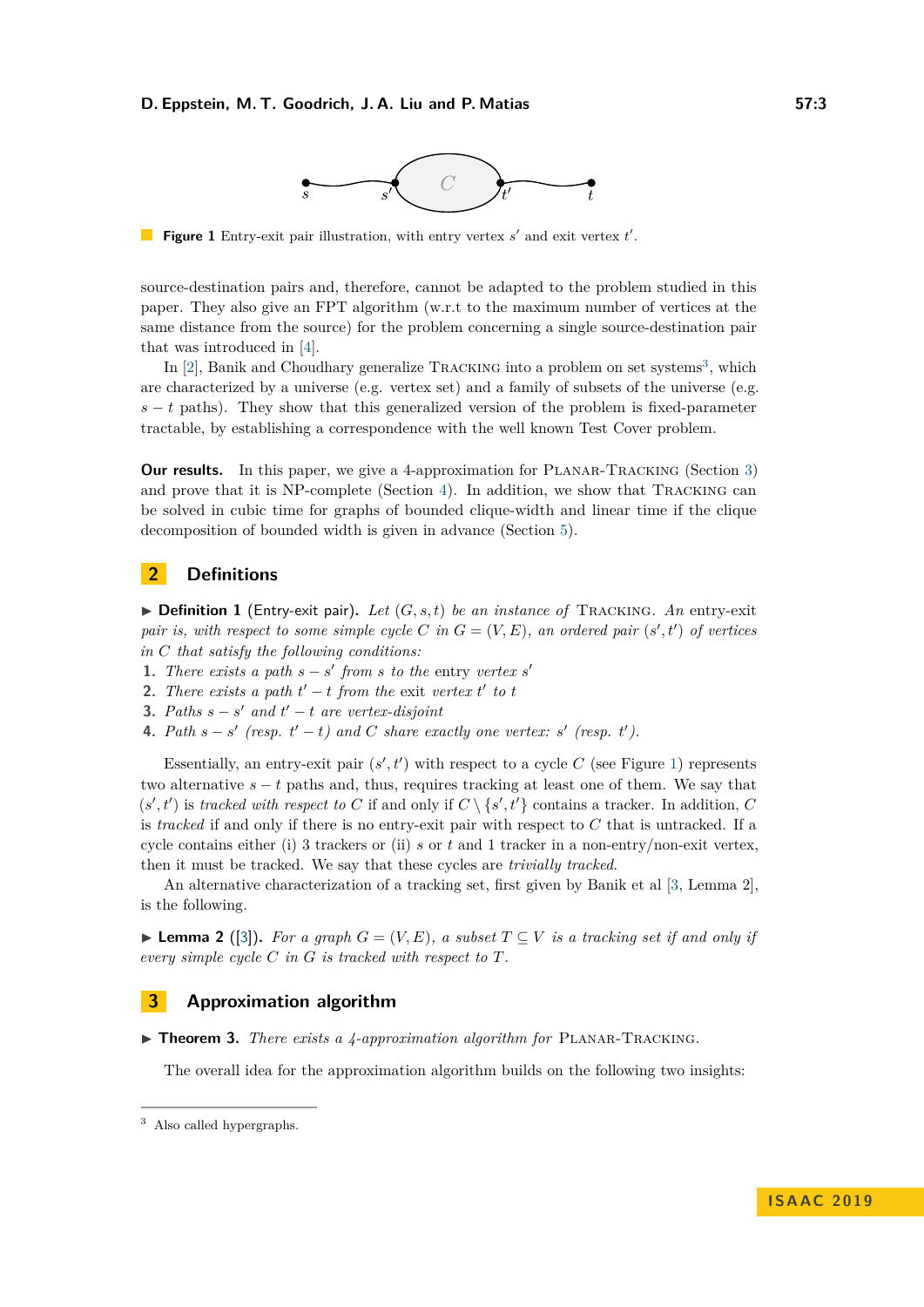- **1.** The cardinality of the optimal solution cannot be much smaller than the number of faces in the graph.
- **2.** The average number of trackers per face does not need to be very large.

The first idea gives us a lower bound on *OPT*, the cardinality of an optimal solution. The second gives us an upper bound on *ALG*, the cardinality of our approximation algorithm.

### **3.1 Lower bound on** *OPT*

We consider the following reduction, which takes care of disconnected components, or components that are "attached" to the graph by a cut vertex that is not in an  $s - t$  path. We say that a reduction is *safe*, if it does not eliminate any untracked cycles.

- <span id="page-3-0"></span>**Reduction 1.** While there exists an edge or vertex that does not participate in any  $s - t$ path, remove it from the graph.
- <span id="page-3-5"></span> $\blacktriangleright$  **Lemma 4** ([\[3\]](#page-11-1)).  $\star$  *[Reduction 1](#page-3-0) is safe and can be done in polynomial time.*

<span id="page-3-2"></span>I **Lemma 5.** *After [Reduction 1,](#page-3-0) every simple cycle in the graph contains at least one entry-exit pair. This holds for non-planar graphs as well.*

**Proof.** Let C by some simple cycle in the graph. After [Reduction 1,](#page-3-0) there must exist an *s* − *t* path that shares an edge with *C*. The first and last vertices on this path that belong to *C* correspond to an entry-exit pair.

<span id="page-3-1"></span>I **Lemma 6.** *In an embedded undirected planar graph G that results from [Reduction 1,](#page-3-0)*  $OPT \geq (|F| - 1)/2$ , where *F is the set of faces of G*.

On a high level, the proof of Lemma [6](#page-3-1) is done by keeping a set of "active" trackers while reconstructing a planar embedding  $\mathcal E$  of  $G$ : we start, as a base case, with any simple  $s - t$ path in  $\mathcal E$  and iteratively add faces to it until it matches  $\mathcal E$ . Given a fixed, optimal tracking set *T*<sup>\*</sup>, the addition of each face requires either (i) adding a new tracker from *T*<sup>\*</sup> to the active set, or (ii) deactivating an active tracker, rendering it useless for distinguishing paths on future faces. As a consequence, each tracker charges at most two faces: the one adding the tracker and the one deactivating it. This demonstrates that  $|T^*| \geq (|F| - 1)/2$ .

Let  $\text{OUTER}(\mathcal{E}^{\tau})$  be the set of outer-edges of our planar reconstructing embedding  $\mathcal{E}^{\tau}$  at time  $\tau$ . At time  $\tau = 0$ , our embedding corresponds to an  $s-t$  path and, for all  $0 \leq \tau \leq |F|-1$ , we add exactly one face C from  $\mathcal{E}$  to  $\mathcal{E}^{\tau}$ , by connecting two vertices *u* and *v* in OUTER( $\mathcal{E}^{\tau}$ ) with a simple path *p* (see Figure [8](#page-13-0) in the appendix). In doing so, we erase an  $u - v$  path  $p'$ in OUTER $(\mathcal{E}^{\tau})$ , so we have that OUTER $(\mathcal{E}^{\tau+1}) =$  OUTER $(\mathcal{E}^{\tau}) \setminus p' \cup p$ . In the end,  $\mathcal{E}^{|F|} = \mathcal{E}$ .

By Lemma [5,](#page-3-2) there is at least one entry-exit pair in  $\mathcal E$  with respect to face  $C$ , so any tracking set must contain a tracker on some vertex of *C*. During the reconstruction process, we maintain a list of trackers in sets *A* and *A'*, such that  $(A \cup A') \subseteq T^*$ , where *A* contains active trackers and  $A'$  contains inactive ones. A tracker in vertex *v* is *active* at time  $\tau$  if and only if it meets both of the following conditions:

# <span id="page-3-3"></span>**Condition (i)**  $v \in \text{OUTER}(\mathcal{E}^{\tau})$

<span id="page-3-4"></span>**Condition (ii)** There is no  $s - v$  path in  $\mathcal{E}^{\tau}$  that traverses vertices in OUTER( $\mathcal{E}^{\tau}$ )

Intuitively, an active tracker can be used to track future faces, although no more than one (see below). An inactive tracker, on the other hand, either cannot be used to track future faces [\(Condition \(i\)\)](#page-3-3), or its corresponding vertex is entry/exit for some future face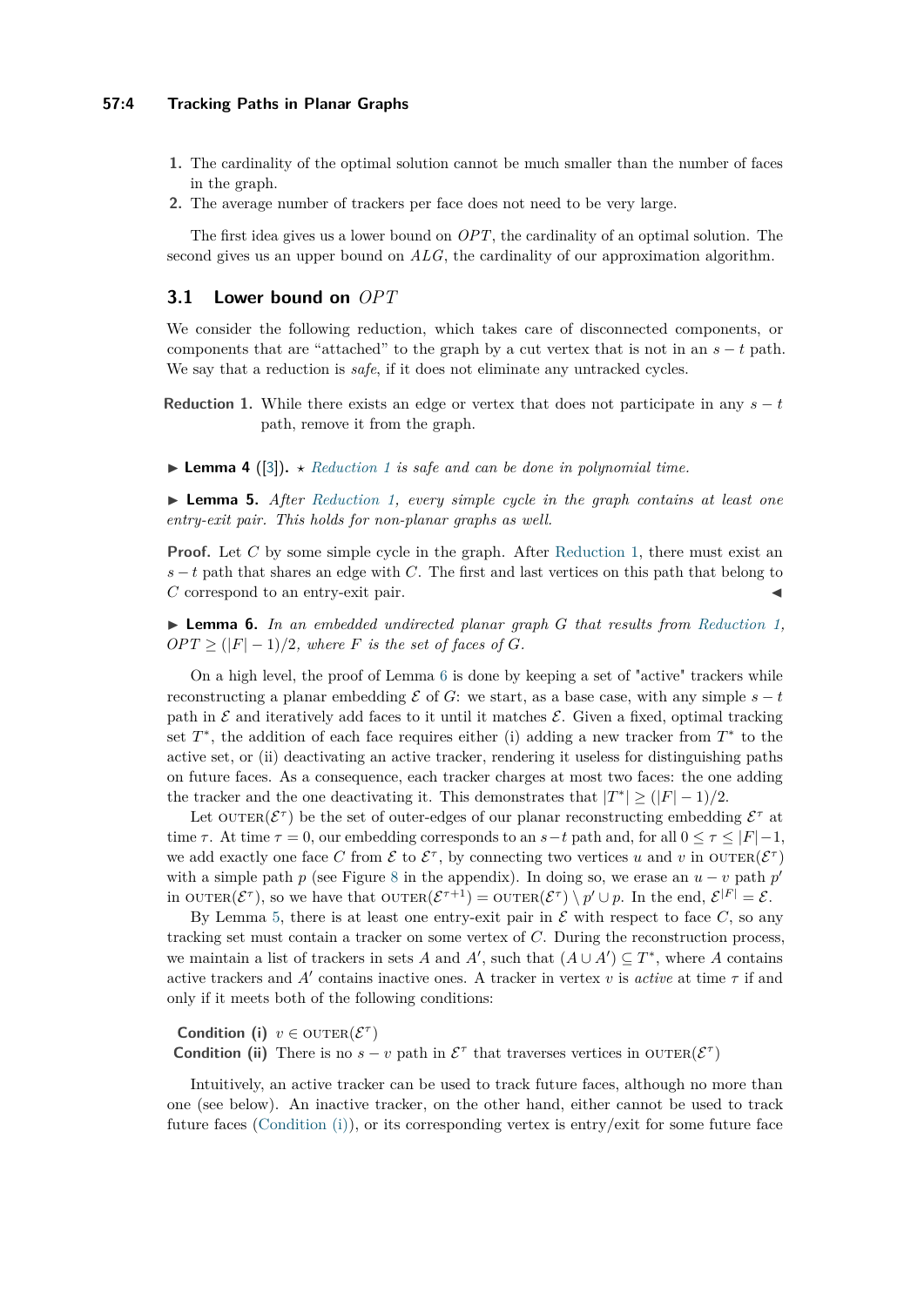<span id="page-4-0"></span>

**(a)** Tracker on *x* (red) is inactive due to the violation of [Condition \(i\).](#page-3-3)



**(b)** Tracker on *x* (red) is inactive due to the violation of [Condition \(ii\).](#page-3-4) Notice that *x* is entry for exit vertices *u* and *v* (with respect to *C*), therefore *C* needs another tracker.

**Figure 2** Examples of inactive trackers used in the proof of Lemma [6.](#page-3-1)

[\(Condition \(ii\)\)](#page-3-4), in which case we require yet another tracker on that face (see Figure [2\)](#page-4-0). [Condition \(ii\)](#page-3-4) is necessary for dealing with embeddings of *G* where at least one of *s* and *t* is not in the outer face.

#### **Proof of Lemma [6.](#page-3-1)**

First, we argue that each time we add a face during the reconstruction process described above, we either (i) need to increase the number of active trackers (by adding it to either *A* or *A'*), or (ii) we can get away by re-using and, therefore, deactivating an active tracker.

We assume for the rest of the argument that *t* is on the outer face, because such a planar embedding is always possible to construct.

Let *C* be the face added a time  $\tau$  by connecting vertices *u* and *v* in OUTER( $\mathcal{E}^{\tau}$ ), as specified above. In addition, let  $T^*$  be any optimal solution (i.e.  $|T^*| = OPT$ ). We consider two cases, depending on the existence of a tracker in  $C$  at time  $\tau$ :

#### <span id="page-4-1"></span>**Case 1:**  $C \cap A = \emptyset$  at time  $\tau$ .

By Lemma [5,](#page-3-2) there exists a vertex  $x \in C$  such that  $x \in T^*$ . We place a tracker on *x*. If  $x \in \text{OUTER}(\mathcal{E}^{\tau+1})$  we add *x* to *A*, otherwise we add it to *A'*.

#### **Case 2:**  $C \cap A \neq \emptyset$  at time  $\tau$ .

- Let  $y \in C \cap A$  be a vertex of *C* with a tracker. We again consider two cases:
	- (i)  $y \notin \{u, v\}$ . Then,  $y \in \text{OUTER}(\mathcal{E}^{\tau})$  but  $y \notin \text{OUTER}(\mathcal{E}^{\tau+1})$ , which amounts to moving  $y$  from  $A$  to  $A'$ .
- (ii)  $y \in \{u, v\}$ . If  $(u, v)$  is an entry-exit pair with respect to C, or if the tracker in *y* is not active, then there exists  $x' \in C \setminus \{u, v\}$  such that  $x' \in T^*$ . Similarly to [Case 1,](#page-4-1) we place a tracker on  $x'$ , which corresponds to adding  $x'$  either to *A* or *A'*.

Otherwise, the tracker in  $y$  is active and  $(u, v)$  is not an entry-exit pair with respect to *C*. Let us assume without loss of generality that  $y = u$ . Then, the addition of *C* deactivates the tracker in *u* by definition of active tracker [\(Condition \(ii\)](#page-3-4) is now violated), so we move  $u$  from  $A$  to  $A'$ .

Every tracker in  $A'$  is charged by at most two faces: one for adding an active tracker to *A* and another for deactivating it and moving it to *A'*. Therefore,  $|F|-1 \leq |A|+2|A'|$ . Since  $|A| + |A'| \leq |T^*|$ , it follows that  $|F| - 1 \leq 2OPT$ .  $\blacktriangleleft$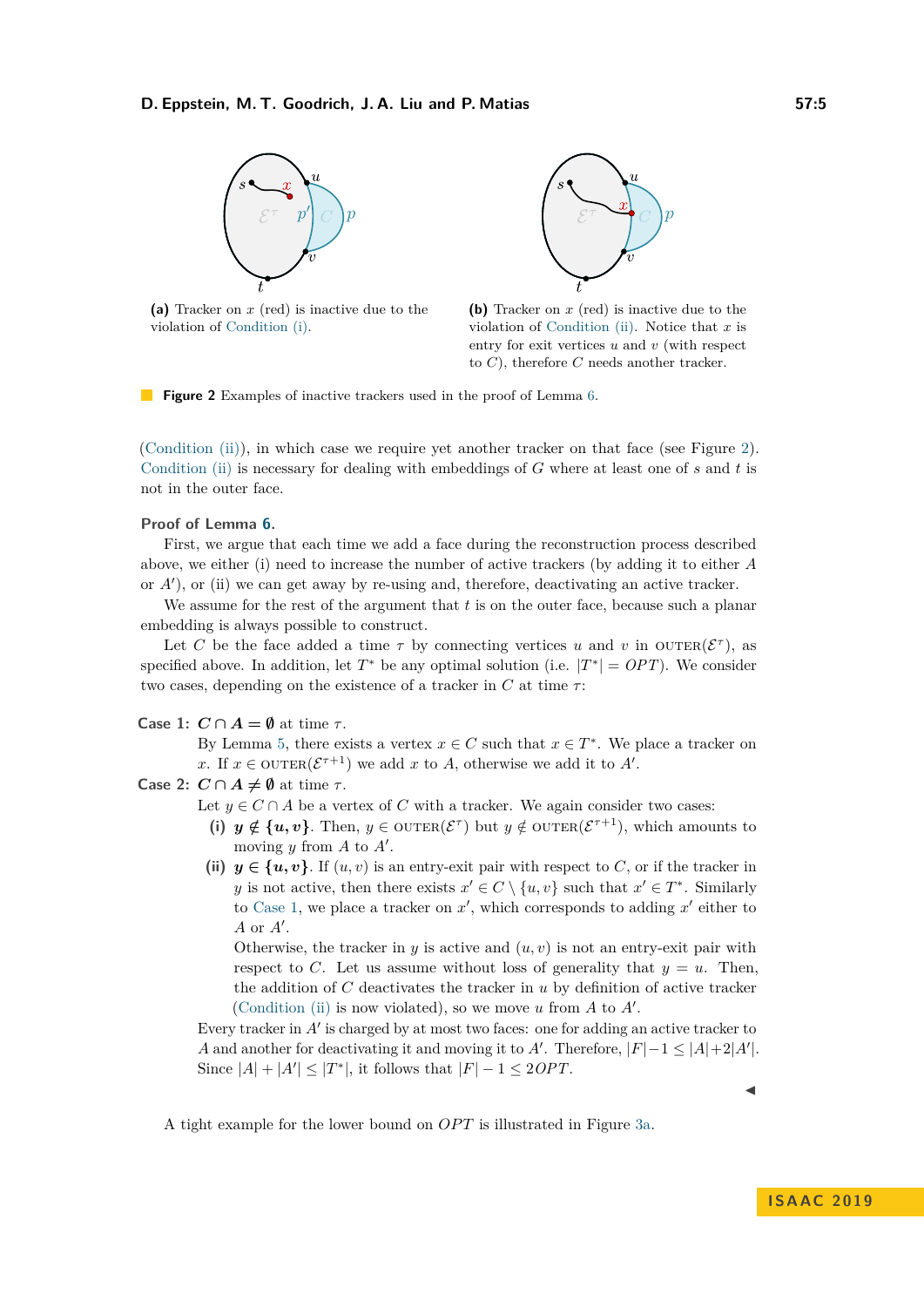<span id="page-5-0"></span>

**(a)** Example of a planar graph where  $OPT = |F|/2$  (in red).



**Figure 3** Tight examples for the lower bound on *OPT* (left) and the upper bound on *ALG* (right) in planar graphs.

# **3.2 Upper bound on** *ALG*

We say that an undirected planar graph is *reduced* if it cannot be further reduced by [Reduction 1](#page-3-0) or any of the following reductions.

- <span id="page-5-1"></span>**Reduction 2.** While there exist two adjacent vertices of degree 2, remove one of them (and its edges) and add an edge connecting its neighbors.
- <span id="page-5-2"></span>**Reduction 3.** While there exists vertex  $v \notin \{s, t\}$  of degree 2 in a 3-cycle, place a tracker on *v* and remove it and its edges from the graph.
- <span id="page-5-3"></span>**Reduction 4.** While there exist non-adjacent vertices  $u, v \notin \{s, t\}$  of degree 2 in a 4-cycle, place a tracker on either *u* or *v* and remove it and its edges from the graph.

Notice that all reduction rules are valid for general graphs, not only planar ones. In addition, [Reductions 2,](#page-5-1) [3](#page-5-2) and [4](#page-5-3) can be applied interchangeably and in any order until none of them is applicable, but we will see that they need to be carried out after [Reduction 1.](#page-3-0) Fortunately, we will not be required to re-apply [Reduction 1](#page-3-0) after performing the remaining reductions.

We denote the degree of a vertex  $v$  by  $deg(v)$ , where the underlying graph can be determined from its context.

<span id="page-5-4"></span> $\triangleright$  Claim 7. If vertex *v* is on an entry-exit pair, then  $deg(v) > 2$ .

**Proof.** Trivial by Definition [1.](#page-2-3)



**(a)** Illustration of [Reduction 2,](#page-5-1) where  $deg(u) = deg(v) = 2.$ 



**(b)** Illustration of [Reduction 3,](#page-5-2) where  $deg(s') \geq 3$ ,  $deg(t') \geq 3$  and  $deg(v) = 2$ .



**(c)** Illustration of [Reduction 4,](#page-5-3) where  $deg(s') \geq 3$ ,  $deg(t') \geq 3$  and  $deg(u) =$  $deg(v) = 2$ .

**Figure 4** Illustration of [Reductions 2,](#page-5-1) [3](#page-5-2) and [4.](#page-5-3)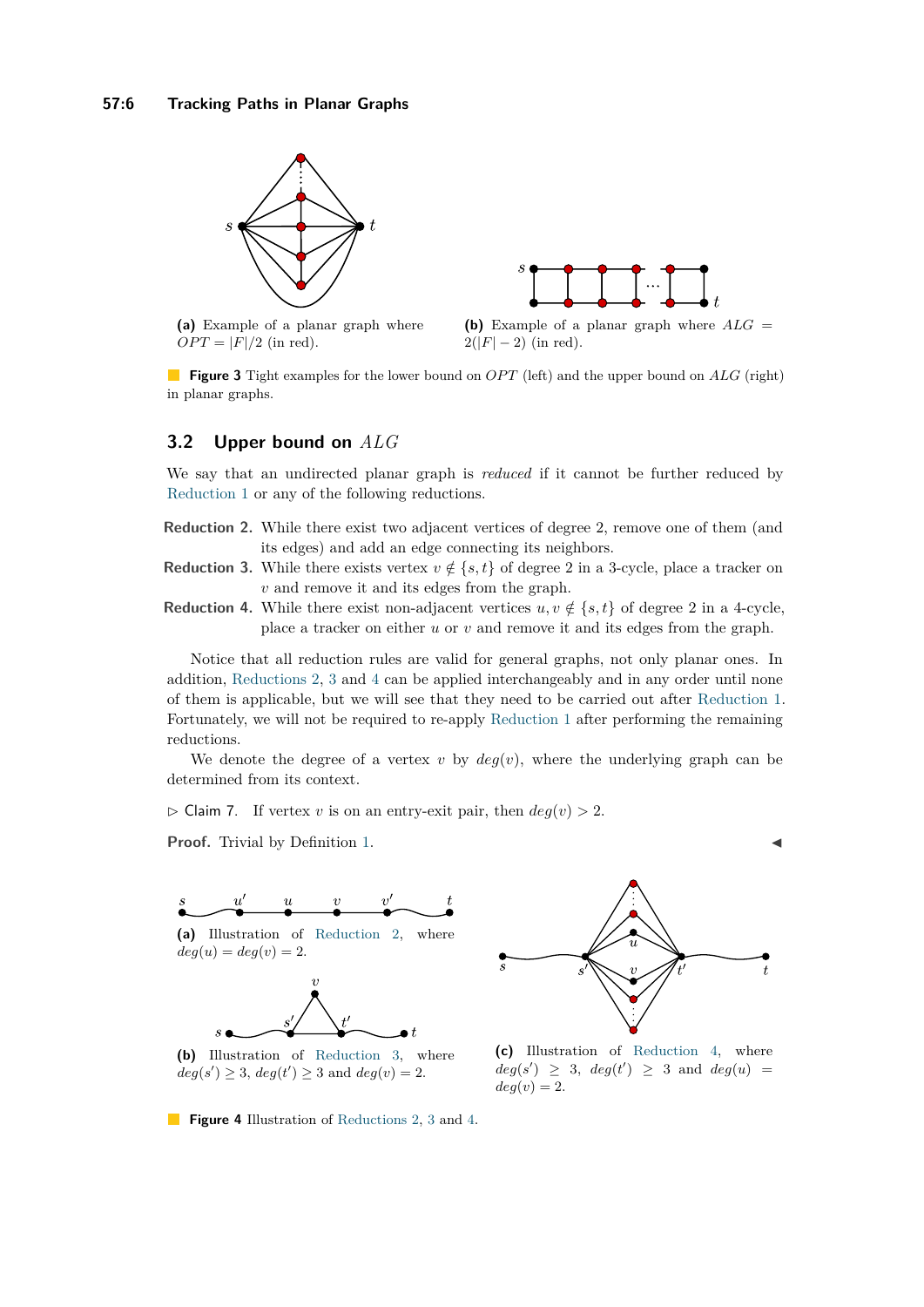$\triangleright$  Claim 8. [Reductions 2,](#page-5-1) [3](#page-5-2) and [4](#page-5-3) maintain the property that every cycle in *G* contains at least one entry-exit pair (see Lemma [5\)](#page-3-2).

**Proof.** [Reductions 2,](#page-5-1) [3](#page-5-2) and [4](#page-5-3) only erase faces and vertices of degree 2, which cannot be in entry-exit pairs (by Claim [7\)](#page-5-4), so every simple cycle of the graph still contains an entry-exit  $\blacksquare$  pair.

<span id="page-6-0"></span>**Lemma 9.**  $\star$  *[Reduction 2](#page-5-1) is safe and can be done in polynomial time, if done after [Reduction 1.](#page-3-0)*

<span id="page-6-1"></span> $\blacktriangleright$  **Lemma 10.**  $\star$  *[Reduction 3](#page-5-2) is safe and can be done in polynomial time, if done after [Reduction 1.](#page-3-0)*

<span id="page-6-2"></span>**I Lemma 11.**  $\star$  *[Reduction 4](#page-5-3) is safe and can be done in polynomial time, if done after [Reduction 1.](#page-3-0)*

 $\blacktriangleright$  Remark 12. None of [Reductions 2,](#page-5-1) [3](#page-5-2) and [4](#page-5-3) compromise planarity.

#### **Algorithm 1:** A

**Input** : Undirected planar graph  $G = (V, E)$  and vertices  $s \in V$  and  $t \in V$ **Output :** Tracking set

**<sup>1</sup>** Perform [Reduction 1](#page-3-0) in *G*

**<sup>2</sup>** Perform [Reductions 2,](#page-5-1) [3](#page-5-2) and [4](#page-5-3) repeatedly until *G* is reduced.

**<sup>3</sup>** Output remaining vertices of degree at least 3 (except *s* or *t*)

#### <span id="page-6-3"></span> $\blacktriangleright$  **Lemma 13.** Algorithm A outputs a tracking set for the input graph G.

**Proof.** By Lemmas [4,](#page-3-5) [9,](#page-6-0) [10](#page-6-1) and [11,](#page-6-2) [Reductions 1](#page-3-0)[-4](#page-5-3) are safe, so let us assume without loss of generality that *G* is reduced. Then, every cycle of *G* of 5 or more vertices is trivially tracked, because it must contain at least 3 vertices of degree at least 3 (by [Reduction 2\)](#page-5-1). Similarly, every 3- or 4-cycle must contain at least 3 vertices of degree at least 3 by [Reduction 2](#page-5-1) and [Reductions 3](#page-5-2) and [4](#page-5-3) (respectively).

<span id="page-6-4"></span>**► Lemma 14.** Algorithm A outputs a tracking set of size at most  $2(|F| - 2)$ , where F is the *set of faces of the input graph G.*

**Proof.** Notice that each tracker added during [Reductions 3](#page-5-2) and [4](#page-5-3) is associated with the removal of one face from *G*. Therefore, it is enough to show that the lemma holds with respect to a reduced graph *G*. Let us partition *V* into  $V = (V_2 \cup V_{\geq 3})$ , where  $V_2$  and  $V_{\geq 3}$ consist of the vertices of degree 2 and degree at least 3, respectively (notice that there cannot be vertices of degree 1). The lemma statement follows from Lemma [13](#page-6-3) and the fact that  $|F| \geq \frac{|V_{\geq 3}|}{2} + 2$ . This inequality can be derived by plugging in the inequality  $2|E| \geq 3|V_{>3}| + 2|\bar{V}_2|$  in Euler's formula for planar graphs:  $|V| - |E| + |F| = 2$ , where *E* is the set of edges of  $G$ .

A tight example is illustrated in Figure [3b.](#page-5-0)

**Proof of Theorem [3.](#page-2-4)** By Lemmas [6](#page-3-1) and [14,](#page-6-4) Algorithm A is a 4-approximation to PLANAR-TRACKING.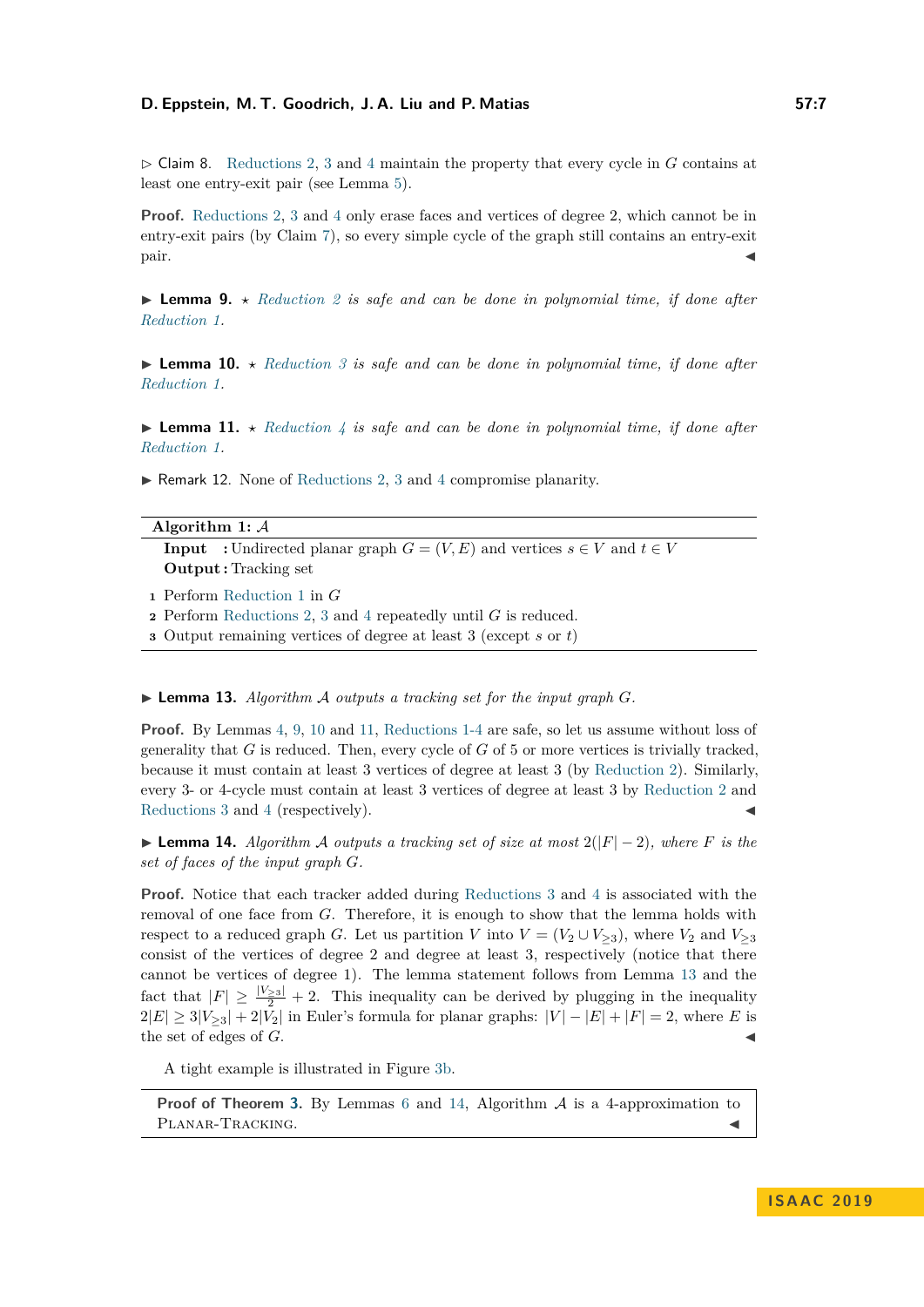#### **57:8 Tracking Paths in Planar Graphs**

# <span id="page-7-0"></span>**4 Hardness of tracking paths**

We show that PLANAR-TRACKING is NP-hard, by reducing from PLANAR-3-SAT, a special version of the satisfiability problem, shown to be NP-complete by Lichtenstein [\[21\]](#page-12-7).

In 3-sat, we are given a set  $\mathcal{X} = \{x_1, \ldots, x_p\}$  of variables and a 3-CNF formula  $\phi$ , where each clause in  $\phi$  is a disjunction of exactly three distinct literals with respect to X. The goal is to find a boolean assignment to all variables in  $\mathcal X$  that satisfies  $\phi$ . Consider the bipartite graph with a vertex for each clause *C* in  $\phi$  and each variable  $x_i \in \mathcal{X}$ , and edges  $(x_i, C)$  if and only if *C* contains  $x_i$  or its negation  $\overline{x_i}$ . Lichtenstein [\[21\]](#page-12-7) showed that PLANAR-3-SAT, the subset of instances of 3-sat whose underlying bipartite graph is planar, remains NP-complete. In particular, the definition of Planar-3-sat requires that a cycle can be drawn connecting all of the variables while maintaining planarity. Later, Knuth and Raghunatan [\[20\]](#page-12-8) exploited this condition to show that we can always draw the underlying bipartite graph of a Planar-3-sat instance in a *rectilinear* fashion without crossings (example in Figure [10a\)](#page-16-1): variables are arranged in a horizontal line and clauses are horizontal line segments with vertical legs to represent the literals present in the clause. Vertical legs attach to the appropriate variables and are labeled *red* for negated literals and *blue*, otherwise. In particular, a given clause is drawn completely above or below the line of variables.

We convert a planar rectilinear drawing  $D$  of an instance of PLANAR-3-SAT, with formula  $\phi$  and a set X of variables, into a planar drawing G corresponding to the instance of PLANAR-TRACKING. The reduction is straightforward:

- (i) transform each variable  $x_i$  in  $D$  into a gadget containing  $m_i$  copies of literal vertices  $x_i$ and  $\overline{x_i}$ ;
- **(ii)** transform each 3-legged clause into a face containing corresponding literals vertices and an entry-exit pair;
- **(iii)** choose the boolean assignment according to the placement of trackers, such that a clause is satisfied if and only if its corresponding face is tracked.

The union of all the variable and clause gadgets constitutes  $G$  (see example in Figure [10](#page-16-1)) in the appendix). Details of each gadget are given below. For simplicity, we avoid introducing too many subscripts and we rely on pictures to describe the gadgets.

<span id="page-7-2"></span>**Variable gadget.** Each variable gadget converts a variable  $x_i$  in  $\mathcal D$  into a connected subgraph corresponding to Figure [5,](#page-8-0) with length parameterized by  $m_i$ . We refer to the set  $\{h_k, \mu_k, l_k\}$ as column *k* and we refer to the vertices  $\{h_1, \ldots, h_{m_i}\} \cup \{l_1, \ldots, l_{m_i}\}$  as *literal vertices*.

Each variable gadget is linked with the next one by setting  $t_i = s_{i+1}$ , to form a horizontal chain of gadgets, where  $s = s_1$  and  $t = t_p$ . For convenience, we force trackers in all the  $s_i$ (except *s*), by drawing edges between the  $\alpha'$  ( $\beta'$ ) of a variable gadget and the  $\alpha$  ( $\beta$ ) of the next variable gadget in the chain. We refer to the resulting drawing as the *spine*.

There are exactly two minimum tracking sets associated with the variable gadget with source  $s_i$  and destination  $t_i$ . One of them corresponds to a true assignment of  $x_i$  and the other one to a false assignment. Both of them require tracking the vertices in  $R =$  $\{\alpha, \alpha', \beta, \beta', \mu_1, \mu_{m_i}\}\$ , as well as the remaining  $\mu_k$ . In addition, the true assignment tracks the even-indexed  $h_k$  and odd-indexed  $l_k$ , while the false assignment tracks the odd-indexed  $h_k$  and even-indexed  $l_k$ . This requires  $2m_i + 4$  trackers in total.

<span id="page-7-1"></span>**I Lemma 15.**  $\star$  The true and false assignments are the only minimum tracking sets.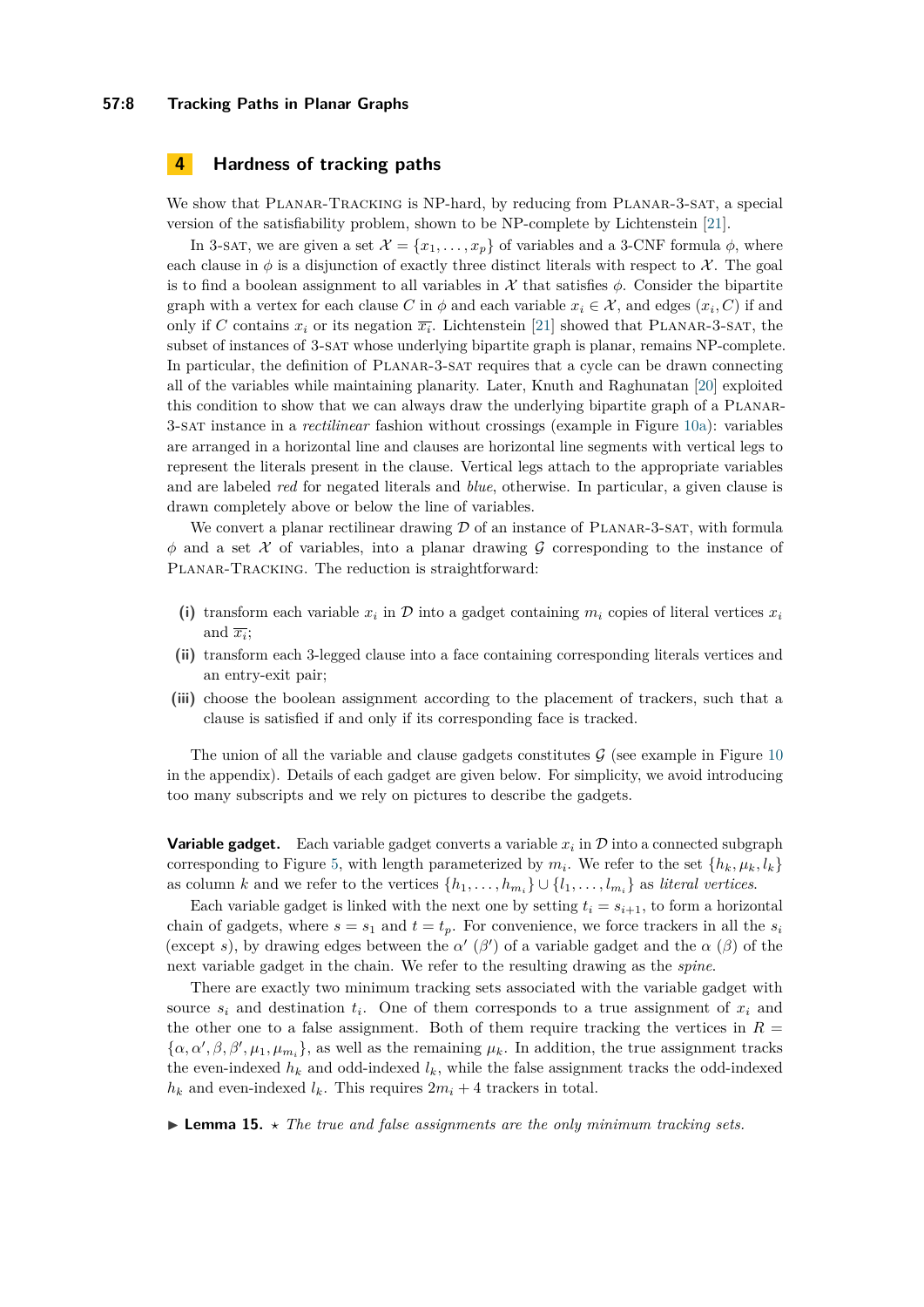<span id="page-8-0"></span>

**Figure 5** Illustration of  $x_i$ 's gadget, containing  $m_i$  vertices for  $x_i$  (in blue) and  $m_i$  vertices for  $\overline{x_i}$ (in red). Vertices colored black require trackers in any minimum tracking set. The dashed edges are added to force trackers in *s<sup>i</sup>* and *ti*.

**Clause gadget.** Let  $C = (\ell_a \vee \ell_b \vee \ell_c)$  be a clause in  $\phi$  with literals corresponding to variables  $x_a, x_b, x_c \in \mathcal{X}$ . Its gadget, depicted in Figure [6,](#page-8-1) is a face  $F_C$  consisting of:

- literal vertex  $\alpha$  from  $x_a$ 's gadget, corresponding to literal  $\ell_a$ ;  $\mathbf{r}$
- adjacent literal vertices  $\beta_1$ ,  $\overline{\beta_1}$ ,  $\beta_2$ ,  $\overline{\beta_2}$ ,  $\beta_3$  from  $x_b$ 's gadget, corresponding to literals alter-Ē. nating between  $\ell_b$  and  $\overline{\ell_b}$ ;
- literal vertex  $\gamma$  from  $x_c$ 's gadget, corresponding to literal  $\ell_c$ ;
- edges  $(\alpha, \gamma)$ ,  $(\alpha, \beta_1)$ ,  $(\beta_3, \gamma)$  and the edges from  $x_b$ 's gadget connecting all of the  $\beta_k$  and  $\overline{a}$  $\overline{\beta_k}$ *.*

We can increase the lengths of the variable gadgets to any polynomial that provides enough literal vertices for all clauses. Since  $D$  is planar, there are no crossings between clauses. We also impose the following restrictions:

- <span id="page-8-2"></span>**1.**  $\alpha$  cannot be one of  $\{h_1, l_{m_a}\}$ ; this ensures that the only faces in  $x_a$ 's gadget that do not require 3 trackers do not become untracked. We apply the equivalent restriction to  $β_1, β_3$ and  $\gamma$ .
- <span id="page-8-4"></span>**2.** The  $\alpha'_k/\overline{\alpha'_k}$ , (see Figure [6\)](#page-8-1) cannot belong to any other clause gadget; these correspond to the 4 literal vertices following  $\alpha$  in  $x_a$ 's gadget and reserving them ensures that non-clause faces, between nested clauses, are tracked. We apply the equivalent restriction to the  $\gamma_k'/\overline{\gamma_k'}$ .
- **3.** All literal vertices in a clause need to be on the same side of the spine; this restriction is trivial because  $\mathcal D$  is rectilinear, but it simplifies the analysis.

<span id="page-8-3"></span> $\blacktriangleright$  **Lemma 16.**  $\star$  *Clause C is satisfied if and only if its corresponding gadget face*  $F_C$  *is tracked.*

<span id="page-8-1"></span>

**Figure 6** Illustration of the gadget for clause  $C = (\ell_a \vee \ell_b \vee \ell_c)$ , where the vertices in each variable gadget are all adjacent. The entry-exit  $(\overline{\beta_1}, \overline{\beta_2})$  are responsible for satisfying *C*.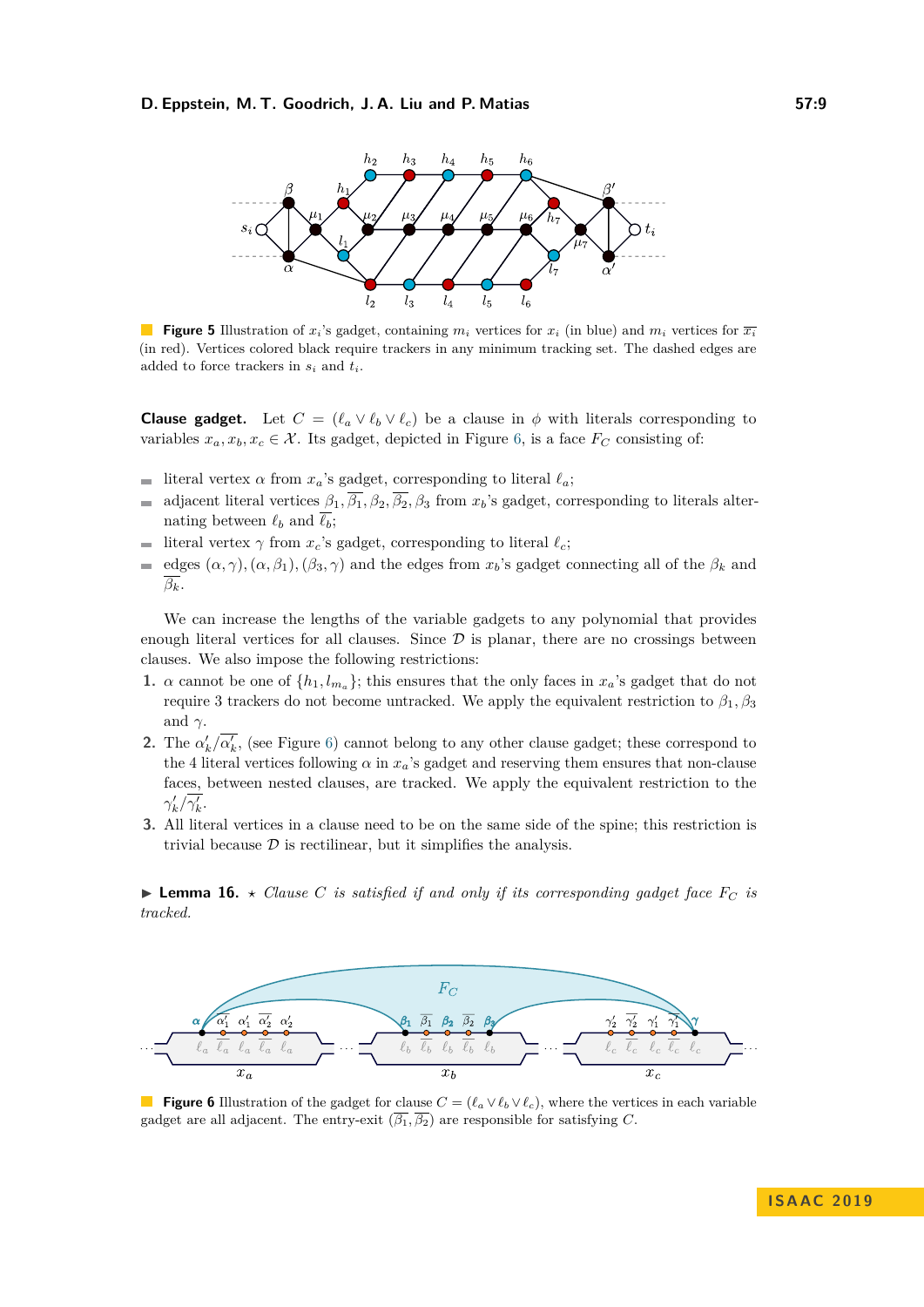▶ **Theorem 17.** *★ There exists a polynomial time reduction from* PLANAR-3-SAT *to* PLANAR-Tracking*.*

I **Corollary 18.** Planar-Tracking *is NP-hard.*

It remains to show that Planar-Tracking is in NP; Banik et. al. [\[3\]](#page-11-1) prove this in the more general case of Tracking.

### <span id="page-9-0"></span>**5 Bounded clique-width graphs**

We show that TRACKING can be solved in linear time when the input graph has bounded clique-width, by applying Courcelle's theorem [\[9,](#page-11-6) [12,](#page-12-9) [14\]](#page-12-10), a powerful meta-theorem that establishes fixed-parameter tractability of *any* graph property that is expressible in monadic second order logic.

*Clique-width*, first introduced by Courcelle et. al. [\[13\]](#page-12-11) and revisited by Courcelle and Olariu [\[16\]](#page-12-12), is an important graph parameter that, intuitively, measures the closeness of a graph to a cograph – a graph with no induced 4-vertex paths. It is closely related to *tree-width*, another influential graph parameter that measures closeness of a graph to a tree and that was first introduced by Bertelé and Brioschi [\[5\]](#page-11-7) and later rediscovered by Halin [\[19\]](#page-12-13) and Robertson and Seymour [\[26\]](#page-12-14). While both parameters are determined based on specific hierarchical decompositions of a graph, the clique-width is strictly more powerful in the sense that the class of graphs of bounded clique-width includes all graphs of bounded tree-width, but not vice-versa. Details on the relationship between these parameters can be found in Courcelle and Engelfriet [\[12\]](#page-12-9). Graphs of bounded clique-width include series-parallel graphs, outerplanar graphs, pseudoforests, cographs, distance-hereditary graphs, etc.

**MSO**<sup>1</sup> **vs MSO**2**.** Second order logic extends first order logic, by allowing quantification over relations (of any fixed arity) on the elements of the domain of discourse. Monadic second order logic itself only allows quantification over unary relations (subsets of the domain of discourse) and, in the logic of graphs, it comes in two flavors:  $MSO<sub>1</sub>$  and  $MSO<sub>2</sub>$ . The only distinction between these is that the latter allows edges to be elements of the domain of discourse (and thus be quantified over), while the former does not. Besides the quantifiers (∀ and ∃) and the standard logic operations ¬*,* ∧*,* ∨*,* →, both logics include predicates for equality (=) and relation membership (∈). In addition, MSO<sub>1</sub> includes a predicate ( $\sim$ ) that determines vertex adjacency and  $\text{MSO}_2$  includes a predicate for vertex-edge incidence.  $\text{MSO}_2$ is more expressive, for example: Hamiltonicity can be expressed using  $MSO<sub>2</sub>$ , but not using MSO1. Details on the distinction between the two logics can be found in [\[12\]](#page-12-9).

**Courcelle's theorem.** Courcelle et. al. [\[9,](#page-11-6) [14\]](#page-12-10) showed that any graph property expressed in  $MSO<sub>1</sub>$  and  $MSO<sub>2</sub>$  is FPT under clique-width and tree-width (respectively). More specifically, they showed that any  $MSO_1$ -,  $MSO_2$ -expressible property can be tested in  $f(k, l) \cdot n$  and  $g(k', l') \cdot (n + m)$  time (respectively) for graphs of clique-width *k* and tree-width *k'*, where: *f* and  $g$  are computable functions,  $l$  and  $l'$  are the lengths of the logic formulas,  $n$  is the number of vertices and  $m$  is the number of edges. The result for  $MSO<sub>2</sub>$  is valid in optimization problems with linear evaluation functions [\[15\]](#page-12-15). Later, Courcelle, Makowsky and Rotics [\[14\]](#page-12-10) extended these results for  $MSO<sub>1</sub>$ . Examples of constructing FPT graph algorithms parameterized by clique-width or tree-width, which are based on automata, are given in [\[10,](#page-11-8) [11\]](#page-12-16). While it is possible to construct tree decompositions of width  $k'$  in linear time [\[8\]](#page-11-9), there is no FPT algorithm for finding clique decompositions of clique-width *k >* 3.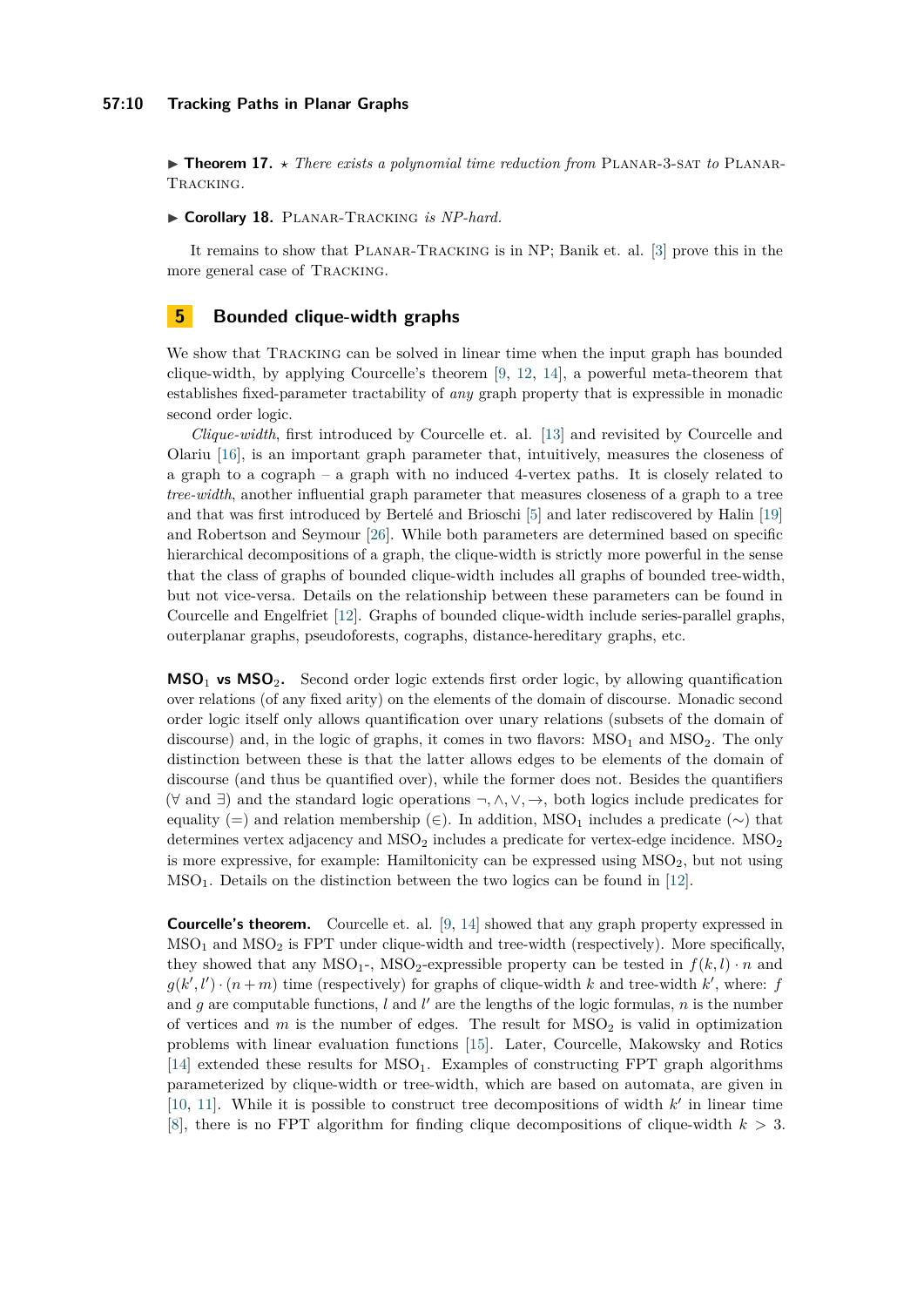

<span id="page-10-0"></span>**Figure 7** Illustration of variable sets  $P$ ,  $Q$ ,  $Q'$  and  $R$  as well as vertex variables  $s$ ,  $s'$ ,  $t'$  and  $t$ used in expressing ISTRACKINGSET using  $MSO<sub>1</sub>$ .

Fortunately, it is possible to construct a clique decomposition of width exponential in *k* in cubic time [\[24\]](#page-12-17). In this section, we will take advantage of the latter.

We give an alternative definition for tracking set that is easier to express using the logic of graphs.

<span id="page-10-1"></span>▶ **Lemma 19** (Tracking set). For an undirected graph  $G = (V, E)$ , a subset  $T \subseteq V$  is a tracking set if and only if there is no  $s-t$  path  $P_{st} = P_{ss'} \cup P_{s't'} \cup P_{t't}$  for  $s', t' \in V$  and  $corresponding$   $s - s'$ ,  $s' - t'$  and  $t' - t$  paths, such that:

**1.** *There exists an alternative*  $s' - t'$  *path*  $P'_{s't'} \neq P_{s't'}$  and

**2.**  $T \cap (P_{s't'} \cup P'_{s't'}) \subseteq \{s', t'\}.$ 

Proof. This follows directly from Lemma [2.](#page-2-5)

In the logic formulas presented below, we use lowercase letters to quantify over vertices and uppercase letters to quantify over sets of vertices. We use *s* and *t* as free variables and, for convenience, we also use set intersection  $(\cap)$ , union  $(\cup)$  and containment  $(\subseteq)$ , without explicitly expressing these operations using  $MSO<sub>1</sub>$ .

 $ISTRACTIR$  $F(T, s, t)$  $\iff \nexists P, Q, R \mid \exists s', t' \mid \text{HasPart}(P, s, s') \land \text{HasPart}(Q, s', t') \land \text{HasPart}(R, t', t)$  $\land$  *P* ∩ *Q* = {*s*<sup>'</sup>}  $\land$  *Q* ∩ *R* = {*t*<sup>'</sup>}  $\land$  *P* ∩ *R* = Ø  $\land \exists Q' \neq Q$  [HASPATH( $Q', s', t'$ )  $\land T \cap (Q \cup Q') \subseteq \{s', t'\}$ ]]]

The first two lines of the above equivalence establish that  $P$ ,  $Q$  and  $R$  form an  $s - t$  path. The last line restricts *s*' and *t'* to be an entry-exit pair with respect to the cycle  $Q \cup Q'$  (see Figure [7\)](#page-10-0) and, in addition, establishes that the cycle  $Q \cup Q'$  is not tracked.

The primitive HASPATH $(X, a, b)$ , whose input consists of a set  $X \subseteq V$  and vertices  $a, b \in V$ , verifies the existence of a simple path between a and b that only uses vertices in X. We define it as follows:

 $H$ ASPATH $(X, a, b)$  $\iff \nexists X_1, X_2 \subseteq X \mid X_1 \cup X_2 = X \land a \in X_1 \land b \in X_2 \land \neg (\exists u \in X_1 \land \exists v \in X_2 \ [u \sim v])]$ 

<span id="page-10-2"></span>**IF Remark 20.** HASPATH $(X, a, b)$  is correctly expressed under  $MSO<sub>1</sub>$  and it correctly verifies that there exists an  $a - b$  path using only vertices in X.

<span id="page-10-3"></span>**F** Remark 21. ISTRACKINGSET is correctly expressed under  $MSO<sub>1</sub>$  and it correctly verifies that the given subset of vertices is a tracking set.

 $\blacktriangleright$  **Theorem 22.** Tracking  $(G, s, t)$  can be solved in polynomial time if G has bounded clique*width. Moreover, if a clique decomposition of bounded width is given, it can be solved in linear time.*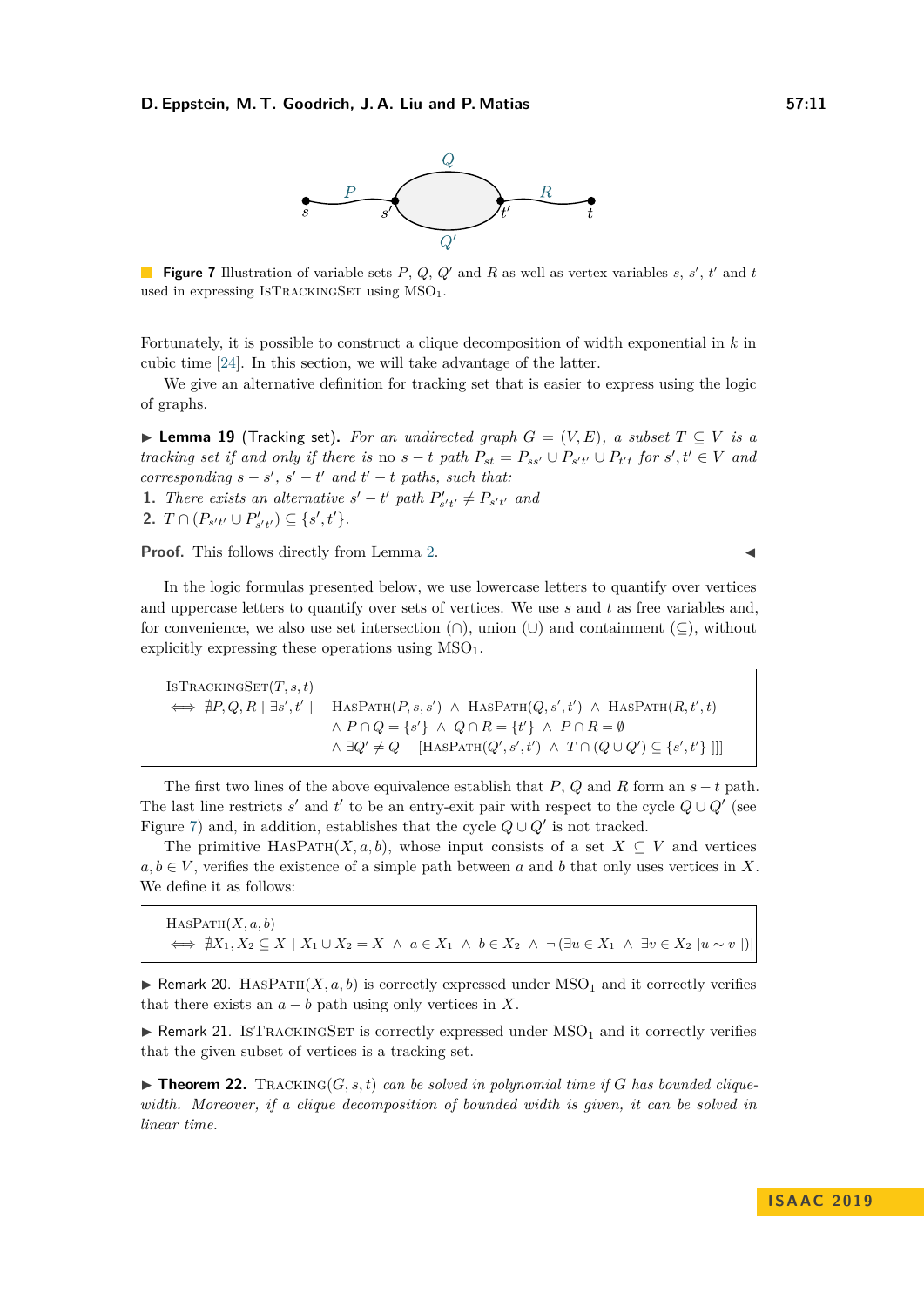#### **57:12 Tracking Paths in Planar Graphs**

**Proof.** This follows directly from Lemma [19,](#page-10-1) Remarks [20](#page-10-2) and [21,](#page-10-3) and the linear time algorithm given by Courcelle [\[14\]](#page-12-10) for any optimization problem on graphs of bounded clique-width, whose decomposition is given in advance.

# **6 Conclusion and open questions**

We showed that PLANAR-TRACKING is NP-complete and we give a 4-approximation algorithm. We also show that, for graphs of bounded-clique width, TRACKING can be solved in linear time by applying Courcelle's theorem, as long as its clique decomposition is given in advance. A natural direction of future study would be to improve the approximation ratio of Planar-Tracking or establish constant approximation factors for graphs of larger genus or, more generally, for Tracking. Another open question is to establish the difficulty of Tracking on directed graphs: on one side planar directed acyclic graphs are not known to be NP-hard and, on the other side, it is not known whether its general or planar versions are in NP. Finally, it would be interesting to find efficient algorithms for graphs of bounded tree-width or clique-width without resorting to the finite automaton approach used in Courcelle's theorem.

#### **References**

- <span id="page-11-3"></span>**1** Norman TJ Bailey. *The Mathematical Theory of Infectious Diseases and its Applications*. Charles Griffin & Company Ltd, High Wycombe, United Kingdom, 2nd edition, 1975.
- <span id="page-11-5"></span>**2** Aritra Banik and Pratibha Choudhary. Fixed-parameter tractable algorithms for tracking set problems. In B. S. Panda and Partha P. Goswami, editors, *Algorithms and Discrete Applied Mathematics - 4th International Conference, CALDAM 2018, Guwahati, India, February 15-17, 2018, Proceedings*, volume 10743 of *Lecture Notes in Computer Science*, pages 93–104. Springer, 2018. [doi:10.1007/978-3-319-74180-2\\\_8](https://doi.org/10.1007/978-3-319-74180-2_8).
- <span id="page-11-1"></span>**3** Aritra Banik, Pratibha Choudhary, Daniel Lokshtanov, Venkatesh Raman, and Saket Saurabh. A polynomial sized kernel for tracking paths problem. In *Latin American Symposium on Theoretical Informatics*, volume 10807 of *Lecture Notes in Computer Science*, pages 94–107. Springer, 2018. [doi:10.1007/978-3-319-77404-6\\_8](https://doi.org/10.1007/978-3-319-77404-6_8).
- <span id="page-11-0"></span>**4** Aritra Banik, Matthew J Katz, Eli Packer, and Marina Simakov. Tracking paths. In *International Conference on Algorithms and Complexity*, volume 10236 of *Lecture Notes in Computer Science*, pages 67–79. Springer, 2017. [doi:10.1007/978-3-319-57586-5\\_7](https://doi.org/10.1007/978-3-319-57586-5_7).
- <span id="page-11-7"></span>**5** Umberto Bertele and Francesco Brioschi. *Nonserial Dynamic Programming*. Academic Press, 1972. URL: [https://www.elsevier.com/books/nonserial-dynamic-programming/bertele/](https://www.elsevier.com/books/nonserial-dynamic-programming/bertele/978-0-12-093450-8) [978-0-12-093450-8](https://www.elsevier.com/books/nonserial-dynamic-programming/bertele/978-0-12-093450-8).
- <span id="page-11-2"></span>**6** Sania Bhatti and Jie Xu. Survey of target tracking protocols using wireless sensor network. In *2009 Fifth International Conference on Wireless and Mobile Communications*, pages 110–115. IEEE, 2009. [doi:10.1109/ICWMC.2009.25](https://doi.org/10.1109/ICWMC.2009.25).
- <span id="page-11-4"></span>**7** Davide Bilò, Luciano Gualà, Stefano Leucci, and Guido Proietti. Tracking routes in communication networks. In Keren Censor-Hillel and Michele Flammini, editors, *Structural Information and Communication Complexity - 26th International Colloquium, SIROCCO 2019, L'Aquila, Italy, July 1-4, 2019, Proceedings*, volume 11639 of *Lecture Notes in Computer Science*, pages 81–93. Springer, 2019. [doi:10.1007/978-3-030-24922-9\\\_6](https://doi.org/10.1007/978-3-030-24922-9_6).
- <span id="page-11-9"></span>**8** Hans L Bodlaender. A linear-time algorithm for finding tree-decompositions of small treewidth. *SIAM Journal on Computing*, 25(6):1305–1317, 1996. [doi:10.1137/S0097539793251219](https://doi.org/10.1137/S0097539793251219).
- <span id="page-11-6"></span>**9** Bruno Courcelle. The monadic second-order logic of graphs. I. Recognizable sets of finite graphs. *Information and Computation*, 85(1):12–75, 1990. [doi:10.1016/0890-5401\(90\)90043-H](https://doi.org/10.1016/0890-5401(90)90043-H).
- <span id="page-11-8"></span>**10** Bruno Courcelle and Irène Durand. Automata for the verification of monadic second-order graph properties. *J. Applied Logic*, 10(4):368–409, 2012. [doi:10.1016/j.jal.2011.07.001](https://doi.org/10.1016/j.jal.2011.07.001).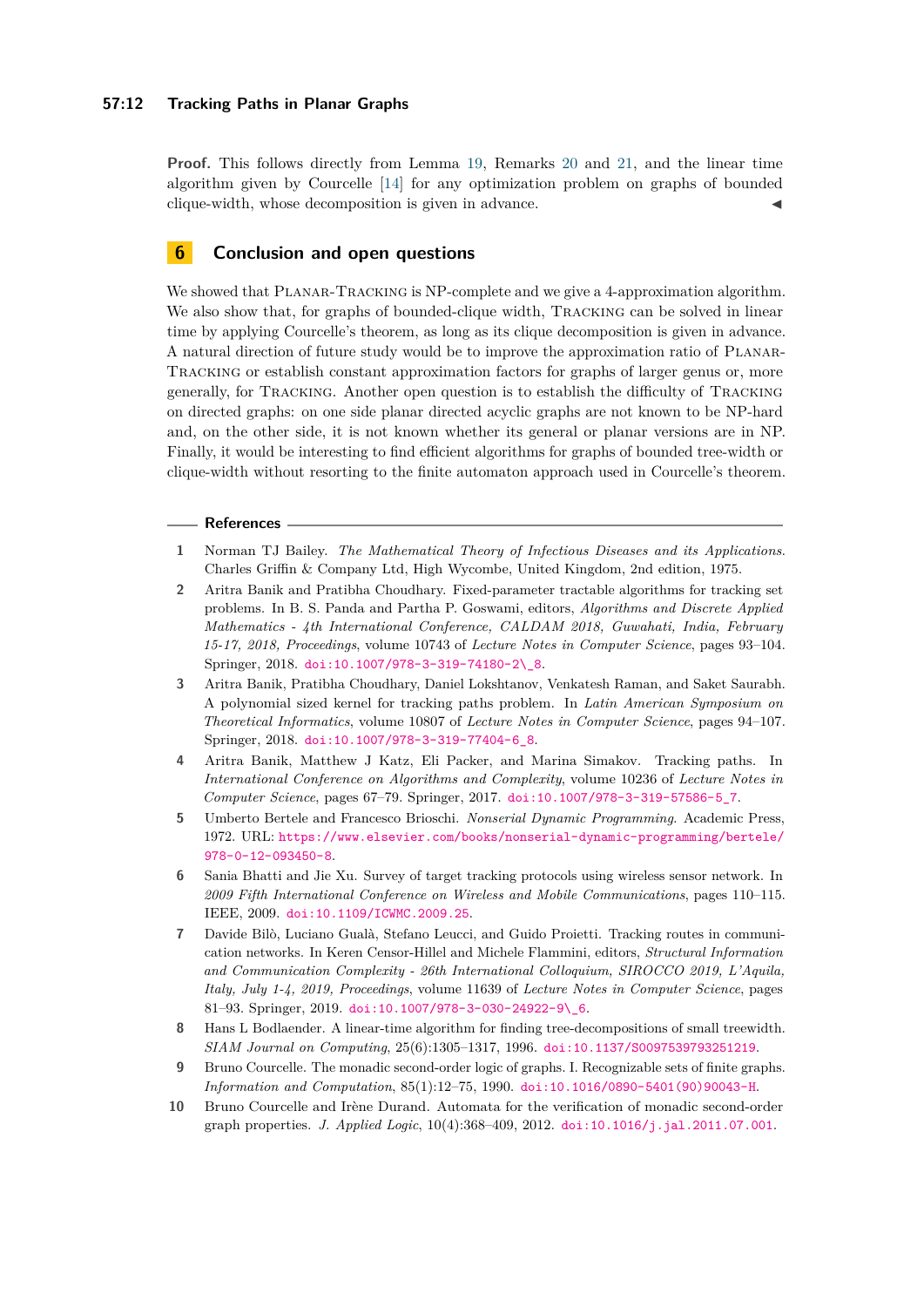- <span id="page-12-16"></span>**11** Bruno Courcelle and Irène Durand. Computations by fly-automata beyond monadic secondorder logic. *Theor. Comput. Sci.*, 619:32–67, 2016. [doi:10.1016/j.tcs.2015.12.026](https://doi.org/10.1016/j.tcs.2015.12.026).
- <span id="page-12-9"></span>**12** Bruno Courcelle and Joost Engelfriet. *Graph Structure and Monadic Second-Order Logic - A Language-Theoretic Approach*, volume 138 of *Encyclopedia of mathematics and its applications*. Cambridge University Press, 2012. URL: [http://www.cambridge.org/fr/knowledge/isbn/](http://www.cambridge.org/fr/knowledge/isbn/item5758776/?site_locale=fr_FR) [item5758776/?site\\_locale=fr\\_FR](http://www.cambridge.org/fr/knowledge/isbn/item5758776/?site_locale=fr_FR).
- <span id="page-12-11"></span>**13** Bruno Courcelle, Joost Engelfriet, and Grzegorz Rozenberg. Handle-rewriting hypergraph grammars. *Journal of Computer and System Sciences*, 46(2):218–270, 1993. [doi:10.1016/](https://doi.org/10.1016/0022-0000(93)90004-G) [0022-0000\(93\)90004-G](https://doi.org/10.1016/0022-0000(93)90004-G).
- <span id="page-12-10"></span>**14** Bruno Courcelle, Johann A Makowsky, and Udi Rotics. Linear time solvable optimization problems on graphs of bounded clique-width. *Theory of Computing Systems*, 33(2):125–150, 2000. [doi:10.1007/s002249910009](https://doi.org/10.1007/s002249910009).
- <span id="page-12-15"></span>**15** Bruno Courcelle and Mohamed Mosbah. Monadic second-order evaluations on treedecomposable graphs. *Theoretical Computer Science*, 109(1-2):49–82, 1993. [doi:10.1016/](https://doi.org/10.1016/0304-3975(93)90064-Z) [0304-3975\(93\)90064-Z](https://doi.org/10.1016/0304-3975(93)90064-Z).
- <span id="page-12-12"></span>**16** Bruno Courcelle and Stephan Olariu. Upper bounds to the clique width of graphs. *Discrete Applied Mathematics*, 101(1-3):77–114, 2000. [doi:10.1016/S0166-218X\(99\)00184-5](https://doi.org/10.1016/S0166-218X(99)00184-5).
- <span id="page-12-0"></span>**17** Kee-Tai Goh, Jeffery Cutter, Bee-Hoon Heng, Stefan Ma, Benjamin KW Koh, Cynthia Kwok, Cheong-Mui Toh, and Suok-Kai Chew. Epidemiology and control of SARS in Singapore. *Annals of the Academy of Medicine, Singapore*, 35(5):301, 2006. [PMID:16829997](http://www.ncbi.nlm.nih.gov/pubmed/16829997).
- <span id="page-12-1"></span>**18** Rahul Gupta and Samir R Das. Tracking moving targets in a smart sensor network. In *2003 IEEE 58th Vehicular Technology Conference. VTC 2003-Fall*, volume 5, pages 3035–3039. IEEE, 2003. [doi:10.1109/VETECF.2003.1286181](https://doi.org/10.1109/VETECF.2003.1286181).
- <span id="page-12-13"></span>**19** Rudolf Halin. S-functions for graphs. *Journal of Geometry*, 8(1-2):171–186, 1976. [doi:](https://doi.org/10.1007/BF01917434) [10.1007/BF01917434](https://doi.org/10.1007/BF01917434).
- <span id="page-12-8"></span>**20** Donald E Knuth and Arvind Raghunathan. The problem of compatible representatives. *SIAM Journal on Discrete Mathematics*, 5(3):422–427, 1992. [doi:10.1137/0405033](https://doi.org/10.1137/0405033).
- <span id="page-12-7"></span>**21** David Lichtenstein. Planar formulae and their uses. *SIAM Journal on Computing*, 11(2):329– 343, 1982. [doi:10.1137/0211025](https://doi.org/10.1137/0211025).
- <span id="page-12-4"></span>**22** Cristopher Moore and Mark EJ Newman. Epidemics and percolation in small-world networks. *Physical Review E*, 61(5):5678, 2000. [doi:10.1103/PhysRevE.61.5678](https://doi.org/10.1103/PhysRevE.61.5678).
- <span id="page-12-5"></span>**23** Mark EJ Newman. Spread of epidemic disease on networks. *Physical Review E*, 66(1):016128, 2002. [doi:10.1103/PhysRevE.66.016128](https://doi.org/10.1103/PhysRevE.66.016128).
- <span id="page-12-17"></span>**24** Sang-Il Oum. Approximating rank-width and clique-width quickly. *ACM Transactions on Algorithms*, 5(1):10, 2008. [doi:10.1145/1435375.1435385](https://doi.org/10.1145/1435375.1435385).
- <span id="page-12-2"></span>**25** Tao Peng, Christopher Leckie, and Kotagiri Ramamohanarao. Survey of network-based defense mechanisms countering the DoS and DDoS problems. *ACM Computing Surveys*, 39(1):3, 2007. [doi:10.1145/1216370.1216373](https://doi.org/10.1145/1216370.1216373).
- <span id="page-12-14"></span>**26** Neil Robertson and Paul D. Seymour. Graph minors. II. Algorithmic aspects of tree-width. *Journal of Algorithms*, 7(3):309–322, 1986. [doi:10.1016/0196-6774\(86\)90023-4](https://doi.org/10.1016/0196-6774(86)90023-4).
- <span id="page-12-6"></span>**27** Devavrat Shah and Tauhid Zaman. Rumors in a network: Who's the culprit? *IEEE Transactions on Information Theory*, 57(8):5163–5181, 2011. [doi:10.1109/TIT.2011.2158885](https://doi.org/10.1109/TIT.2011.2158885).
- <span id="page-12-3"></span>**28** Alex C Snoeren, Craig Partridge, Luis A Sanchez, Christine E Jones, Fabrice Tchakountio, Stephen T Kent, and W Timothy Strayer. Hash-based IP traceback. *ACM SIGCOMM Computer Communication Review*, 31(4):3–14, 2001. [doi:10.1145/383059.383060](https://doi.org/10.1145/383059.383060).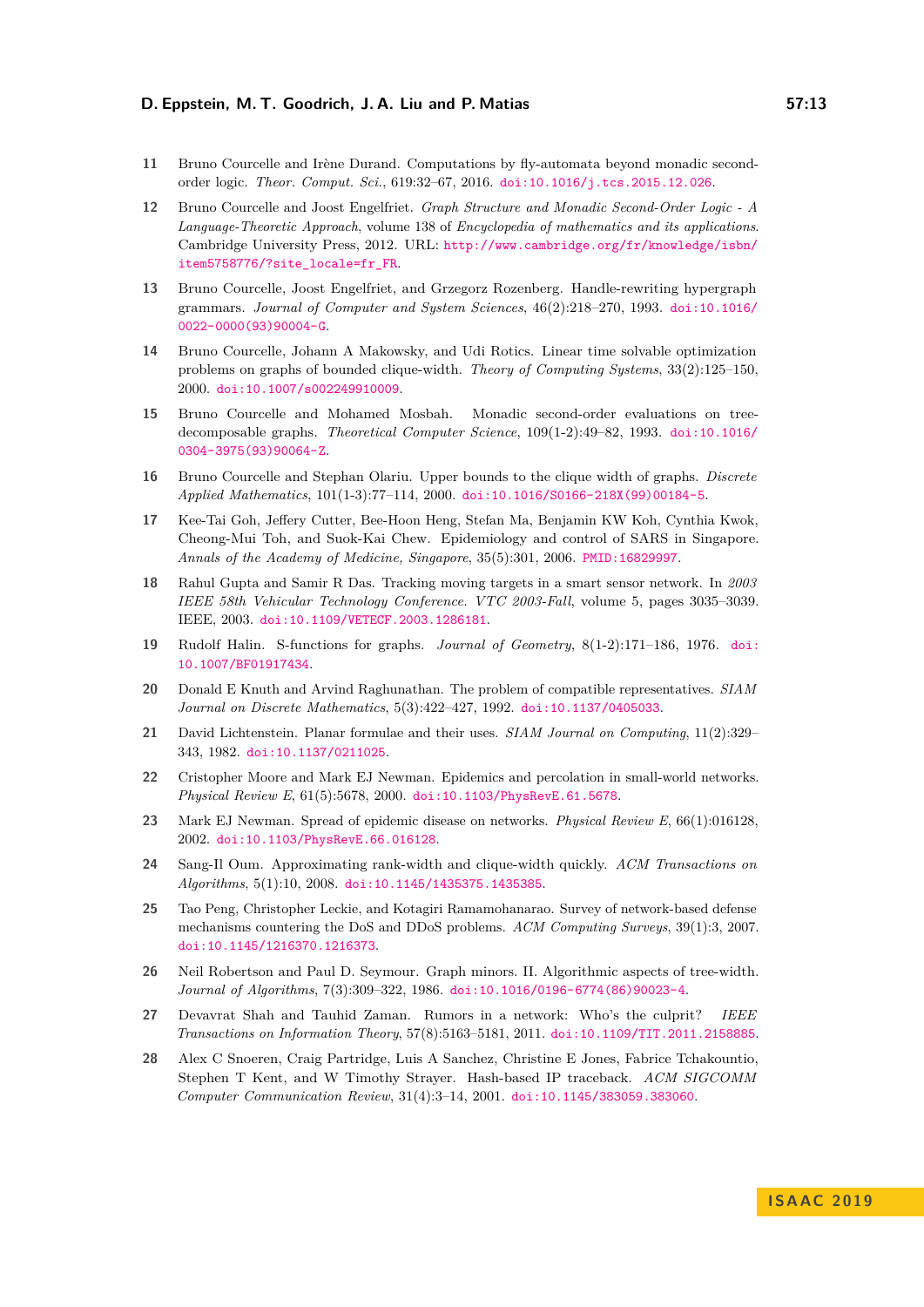<span id="page-13-0"></span>

**Figure 8** Illustration of valid and invalid choices of vertices *u* and *v* in the proof of Lemma [6.](#page-3-1) Cycle *C* must correspond to a face in the fixed embedding  $\mathcal{E}$ .

<span id="page-13-1"></span>



**(b)** Illustration of [Reduction 3,](#page-5-2) where  $deg(s') \geq 3$ ,  $deg(t') \geq 3$  and  $deg(v) = 2$ .

**(c)** Illustration of [Reduction 4,](#page-5-3) where

 $deg(s') \geq 3$ ,  $deg(t') \geq 3$  and  $deg(u) =$  $deg(v) = 2$ .

**Figure 9** Illustration of [Reductions 2,](#page-5-1) [3](#page-5-2) and [4.](#page-5-3)

# **A Deferred proofs on the approximation algorithm**

 $\blacktriangleright$  **Lemma 23** ([\[3\]](#page-11-1)).  $\star$  *[Reduction 1](#page-3-0) is safe and can be done in polynomial time.* 

**Proof.** See proof in [\[3\]](#page-11-1).

# **• Lemma 24.** *\** [Reduction 2](#page-5-1) is safe and can be done in polynomial time, if done after *[Reduction 1.](#page-3-0)*

**Proof.** Banik et. al. [\[3,](#page-11-1) Lemma 16] showed that having three adjacent vertices of degree 2 is redundant. Here, we extend their proof and show that we can also get rid of the second adjacent vertex of degree 2. Let  $u$  and  $v$  be the two adjacent vertices of degree 2, and let  $u'$  be the other neighbor of *u*. Notice that  $v, u'$  are not adjacent, otherwise the  $u, v$  edge would then not belong to an  $s - t$  path and thus be removed by [Reduction 1.](#page-3-0) Hence, no parallel edges are added to the graph after this reduction. We argue that this reduction is safe by showing that there exists a minimum tracking set that does not include *u* and *v* simultaneously. Take any minimum tracking set *T* that includes *u* and *v*. We can always move the tracker from  $u$  to  $u'$ ; this remains a tracking set, because  $u$  immediately follows or precedes  $u'$  on any  $s - t$  path. This can only decrease T's cardinality. This reduction can be done in  $O(poly(n))$  time, by repeatedly checking for the existence of adjacent vertices of degree 2.  $\blacksquare$ 

**I Lemma 25.**  $\star$  *[Reduction 3](#page-5-2) is safe and can be done in polynomial time, if done after [Reduction 1.](#page-3-0)*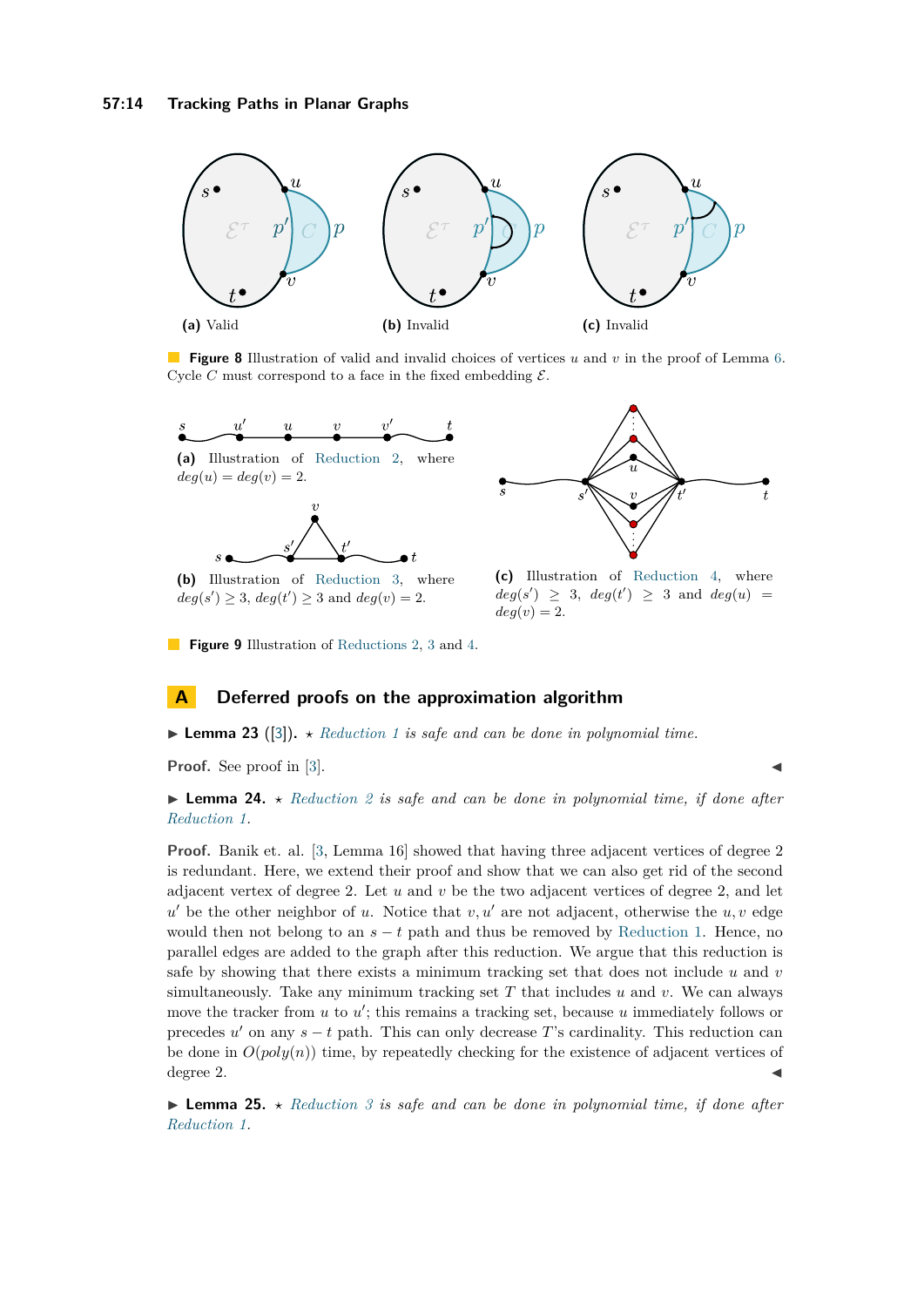**Proof.** Let  $v \notin \{s, t\}$  be the vertex of degree 2 in the triangle  $\Delta vs't'$  (see Figure [9b\)](#page-13-1). Then, it must be the case that  $s'$  and  $t'$  form an entry-exit pair. This follows from (i) the fact that there exists an entry-exit pair in  $\Delta vs't'$  (by Lemma [5\)](#page-3-2) and (ii) the fact that *v* cannot be in an entry-exit pair (by Claim [7\)](#page-5-4). Then, by Lemma [2,](#page-2-5) any feasible solution must place a tracker on *v*. Therefore, *v* and its edges can be removed, since *v* is neither a cut-vertex, nor in any entry-exit pair, so that its removal does not eliminate an untracked cycle. Clearly, this reduction can be done in  $O(poly(n))$  time.

**Lemma 26.**  $\star$  *[Reduction 4](#page-5-3) is safe and can be done in polynomial time, if done after [Reduction 1.](#page-3-0)*

**Proof.** Let  $u, v \notin \{s, t\}$  be the two vertices of degree 2 that connect the same pair of vertices  $s'$  and  $t'$ . Similarly to the proof of Lemma [10,](#page-6-1)  $s'$  and  $t'$  must form an entry-exit pair. So, by Lemma [2,](#page-2-5) any feasible solution must place a tracker in either *u* or *v*. By symmetry, we can track and remove *u* and its edges. Therefore, [Reduction 4](#page-5-3) is safe by Claim [7](#page-5-4) and the facts that  $u$  is neither a cut-vertex nor in an entry-exit pair.

# **B Deferred proofs on NP-completeness**

To prove Lemma [15,](#page-7-1) we first prove a couple of helpful lemmas and make a few observations:

- $\blacksquare$  Each vertex in *R* belongs to a triangle, such that the other two vertices form an entry-exit pair, so must be tracked.
- Each square face, besides the two including  $h_2$  and  $l_{m_i-1}$ , requires 3 tracked vertices.
- Two adjacent vertices cannot both be untracked.  $\sim$

<span id="page-14-1"></span> $\triangleright$  **Lemma 27.** The true/false assignments of  $x_i$  correspond to tracking sets with respect to  $x_i$ 's gadget with source  $s_i$  and destination  $t_i$ .

**Proof.** In a true/false assignment of  $x_i$ , every face of the gadget is trivially tracked, except the faces including  $s_i/t_i$  (which are clearly tracked) and the faces including  $h_2$  and  $l_{m_i-1}$ . Though the latter faces may only contain 2 trackers (depending on  $x_i$ 's truth value and/or  $m_i$ 's parity), they are nevertheless tracked because one of these trackers cannot be in an entry-exit pair. The remaining cycles, i.e. the ones which are not faces, are also trivially tracked: since these cycles must have size at least 6, they must contain 3 trackers given the observation that no adjacent vertices are untracked.

<span id="page-14-0"></span>I **Lemma 28.** *In a minimum tracking set, each column has exactly 2 trackers.*

**Proof.** Since the true/false assignments achieve this property, we only have to show that each column requires at least two trackers. Assume that a minimum tracking set has only one tracker in column  $1 < k < m_i$ ; it must be on  $\mu_k$ . Then all vertices on columns  $k - 1, k + 1$ must be tracked. For the average number of trackers per column to be at most 2, the number of trackers per column must be an alternating sequence of *. . .* 3*,* 1*,* 3*,* 1*, . . .* , with column 1 and/or column  $m_i$  only having 1 tracker, which contradicts the square face property.

**Lemma 29.**  $\star$  *The true and false assignments are the only minimum tracking sets.* 

**Proof.** Assume that some  $\mu_k$  is not tracked in a minimum tracking set, for  $1 < k < m_i$ . By Lemma [28,](#page-14-0) we only have to show that this causes a column to have 3 trackers. If  $k = m_i - 1$ then column  $m_i$  must have three trackers. Otherwise,  $\mu_{k+1}, h_{k+1}, h_{k+2}$  must be tracked, since they share a square face with  $\mu_k$ . If  $l_{k+1}$  is tracked we are done, otherwise,  $l_{k+2}$  must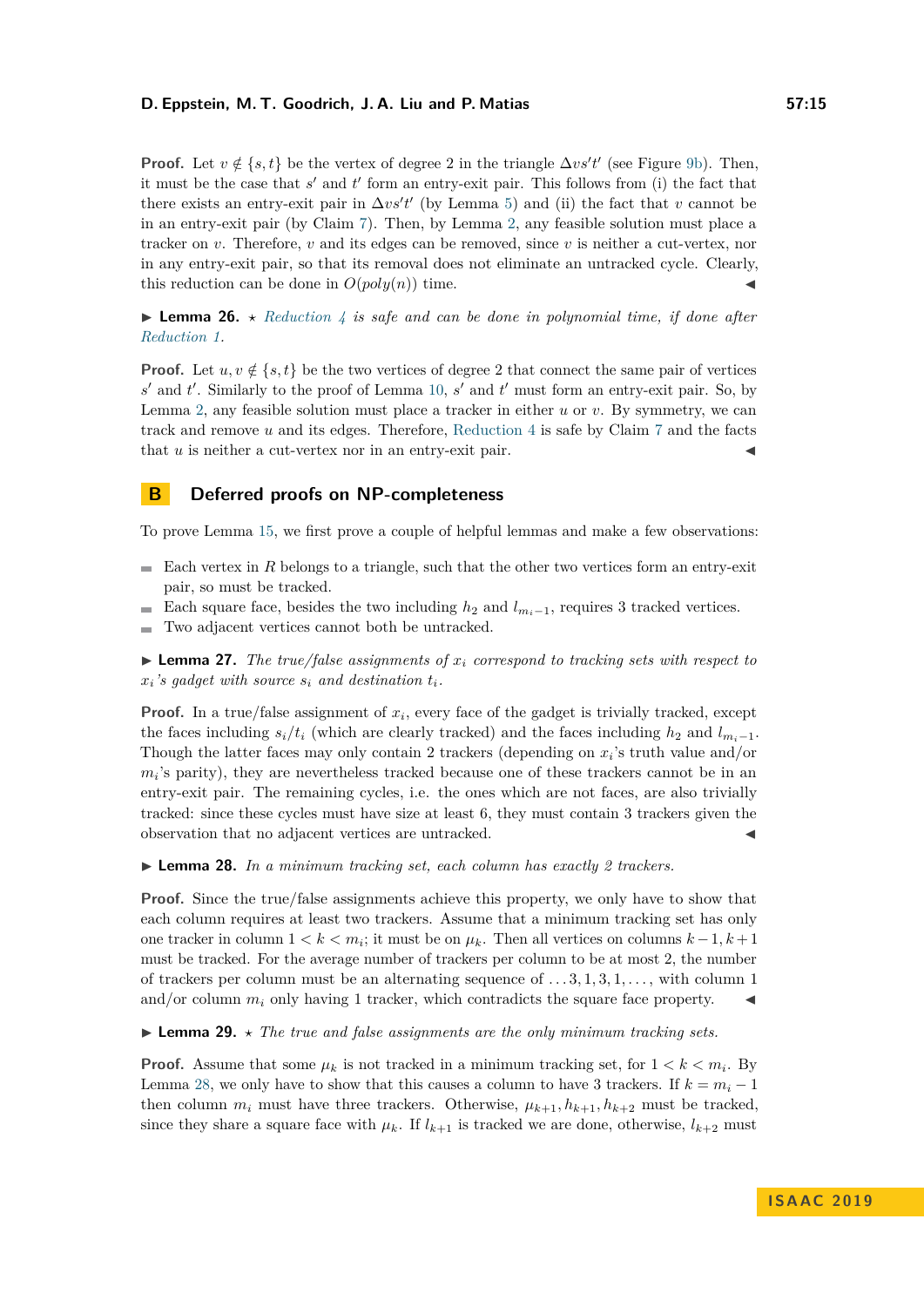#### **57:16 Tracking Paths in Planar Graphs**

be tracked. Additionally,  $\mu_{k+2}$  must be tracked, either by the square face property, or in the case where  $k = m_i - 2$ , because it is in *R*. Then, column  $k + 2$  has 3 trackers.

Now, if all the  $\mu_k$  are tracked, then the only minimum tracking sets are the true and false assignments, by the observation that two adjacent vertices cannot both be untracked and Lemma [27.](#page-14-1)  $\blacksquare$ 

 $\triangleright$  **Lemma 30.**  $\star$  *Clause C is satisfied if and only if its corresponding gadget face*  $F_C$  *is tracked.*

**Proof.** The entry-exit  $(\overline{\beta_1}, \overline{\beta_2})$  is the only one, with respect to  $F_C$ , that is tracked if and only if *C* is satisfied. The remaining entry-exit pairs are tracked by either a  $\beta_k$  or a  $\overline{\beta_k}$ .

▶ **Theorem 17.** *\* There exists a polynomial time reduction from* PLANAR-3-SAT *to* PLANAR-Tracking*.*

**Proof.** Let  $(G, \mathcal{G})$  be an instance of PLANAR-TRACKING that results from applying the transformation described above to an instance  $(\phi, \mathcal{D})$  of PLANAR-3-SAT, where G and D are the underlying planar embeddings. We show that  $\phi$  is satisfiable if and only if *G* has a tracking set of size  $T = (\sum_{i=1}^{p} 2m_i + 4) + p - 1$ .

 $(\Leftarrow)$  Choose the truth assignment of each variable according to the given tracking set. The implication follows from Lemma [15](#page-7-1) and the fact that if some clause in  $\phi$  was not satisfied, then its gadget face would have been untracked, a contradiction.

 $(\Rightarrow)$  Place *T* trackers on the literal vertices that correspond to the satisfiable truth assignment of every variable and on all non-literal vertices (except *s* and *t*). We show that this corresponds to a tracking set by arguing that every cycle *C* in *G* is tracked. We distinguish between two cases:

**Case 1:** *C* contains no clause edges.

Then *C* is tracked by (almost) the same argument given in Lemma [27](#page-14-1) that shows that a truth assignment of  $x_i$  corresponds to a tracking set with respect to  $x_i$ 's gadget. Notice that, because of [Restriction 1,](#page-8-2) clause edges are only added to faces that require 3 trackers, so this does not change the argument for the faces which do not require 3 trackers. The only differences are: (i) the addition of the edges that force trackers in every  $s_i$ , which only helps the argument, and (ii) the fact that *C* may span multiple variable gadgets, in which case *C* must traverse at least 3 trackers on the non-literal vertices between two variable gadgets.

**Case 2:** *C* contains clause edges.

Notice that, by construction of *G*, *C* must have at least one spine edge. If *C* corresponds to a clause face, then it must be tracked by Lemma [16.](#page-8-3) Otherwise, we show that *C* contains at least 3 trackers and, thus, is trivially tracked. Let us think of *C* as alternating non-empty paths of two types: *clause paths*, which only contain clause edges and *spine paths*, which only contain spine edges. To avoid dealing with complex cycles, we observe that each spine path in *C* must contain at least 1 tracker; this follows from the fact at least one of the 2 vertices sharing a spine edge must have a tracker (see [variable gadget\)](#page-7-2). Thus, let us assume that *C* contains no more than 2 spine/clause paths, or otherwise *C* immediately contains 3 trackers. Notice that if one of the spine paths spans 2 or more variable gadgets, then it must traverse at least 3 trackers on the non-literal vertices between two variable gadgets. Since every clause in  $\phi$  contains exactly 3 distinct literals and *C* is simple, the only cases where none of the spine paths span multiple variable gadgets are the following: